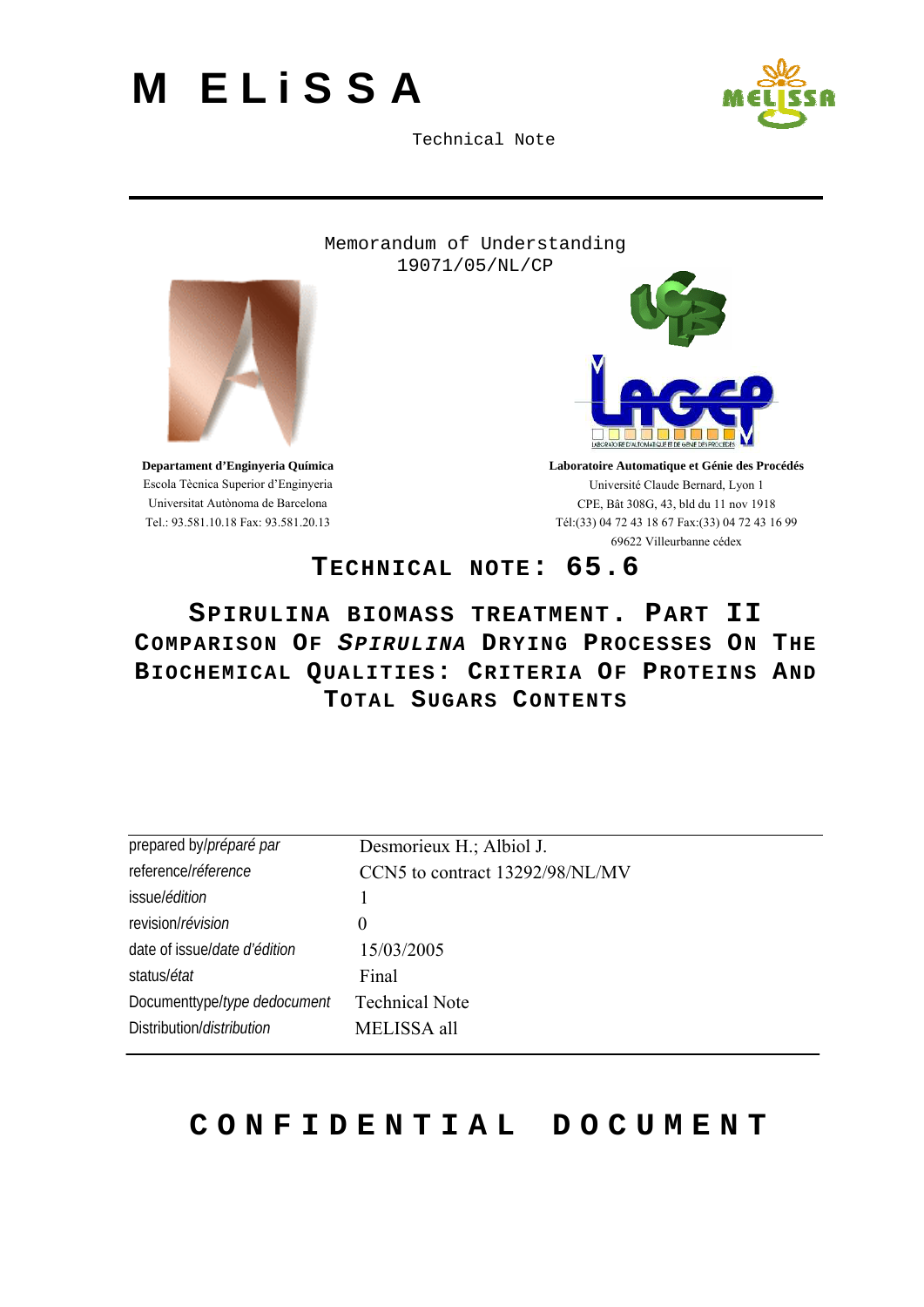

issue 1 revision 0 - 15/03/2005

page ii of iv

#### **APPROVAL**

<span id="page-1-0"></span>

| Title<br>titre             | Spirulina<br>biomass treatment.<br>Part<br>Comparison Of Spirulina Drying Processes On The SSUE<br>Biochemical Qualities: Criteria Of Proteins And Total Sugars (SSUE<br>Contents |              | revision<br>$\theta$<br>revision |
|----------------------------|-----------------------------------------------------------------------------------------------------------------------------------------------------------------------------------|--------------|----------------------------------|
|                            |                                                                                                                                                                                   |              |                                  |
| author<br>auteur           | Desmorieux H.; Albiol J.                                                                                                                                                          | date<br>date | 15/03/2005                       |
|                            |                                                                                                                                                                                   |              |                                  |
| approved by<br>approuvé by | F. Gòdia                                                                                                                                                                          | date<br>date | 07/03/2006                       |

### **CHANGE LOG**

| reason for change <i>Iraison du changement</i>   issue/ <i>issue</i>   revision/ <i>revision</i> |  | date/ <i>date</i> |
|--------------------------------------------------------------------------------------------------|--|-------------------|
|                                                                                                  |  |                   |

### **CHANGE RECORD**

Issue: 1 Revision: 0

| reason for change/raison du changement | page(s)/ <i>page(s)</i> | paragraph(s)/ <i>paragraph(s)</i> |
|----------------------------------------|-------------------------|-----------------------------------|
|                                        |                         |                                   |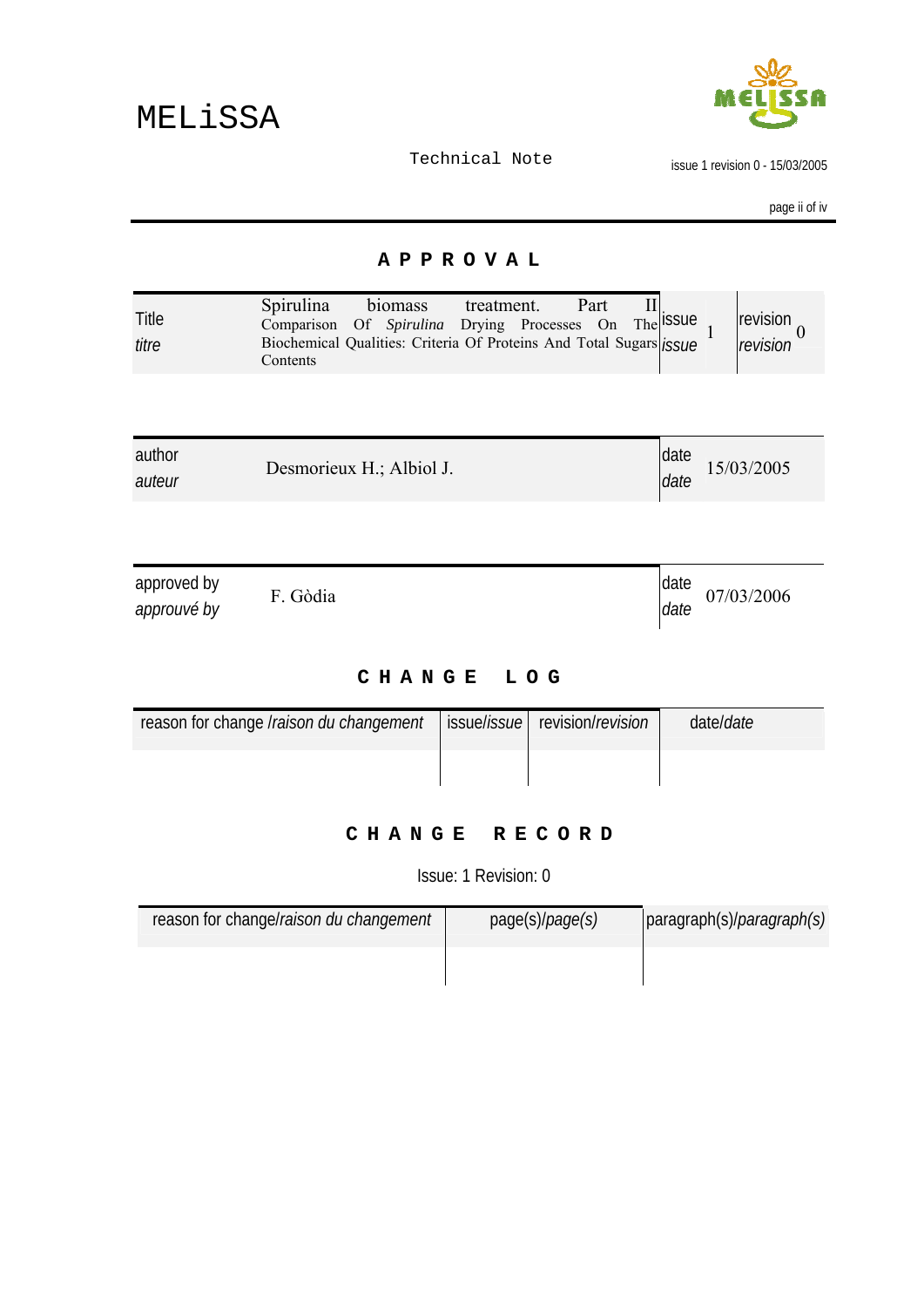

issue 1 revision 0 - 15/03/2005

#### TABLE OF CONTENTS

| 1. |        |                                                                           |  |
|----|--------|---------------------------------------------------------------------------|--|
| 2. |        |                                                                           |  |
|    | 2.1.   |                                                                           |  |
|    | 2.2.   |                                                                           |  |
|    | 2.2.1. |                                                                           |  |
|    | 2.2.2. |                                                                           |  |
|    | 2.2.3. |                                                                           |  |
|    | 2.2.4. |                                                                           |  |
|    | 2.3.   |                                                                           |  |
|    | 2.3.1. |                                                                           |  |
|    | 2.3.2. | Optimization of extraction methods for the determination of proteins: 9   |  |
|    | 2.3.3. |                                                                           |  |
|    | 2.3.4. |                                                                           |  |
|    | 2.4.   |                                                                           |  |
|    | 2.4.1. |                                                                           |  |
|    | 2.4.2. |                                                                           |  |
|    | 2.5.   |                                                                           |  |
| 3. |        |                                                                           |  |
|    | 3.1.   | Optimization of extraction methods for the determination of proteins:  14 |  |
|    | 3.2.   |                                                                           |  |
|    | 3.2.1. |                                                                           |  |
|    | 3.2.2. |                                                                           |  |
|    | 3.2.3. |                                                                           |  |
|    | 3.2.4. |                                                                           |  |
|    | 3.2.5. |                                                                           |  |
|    | 3.2.6. |                                                                           |  |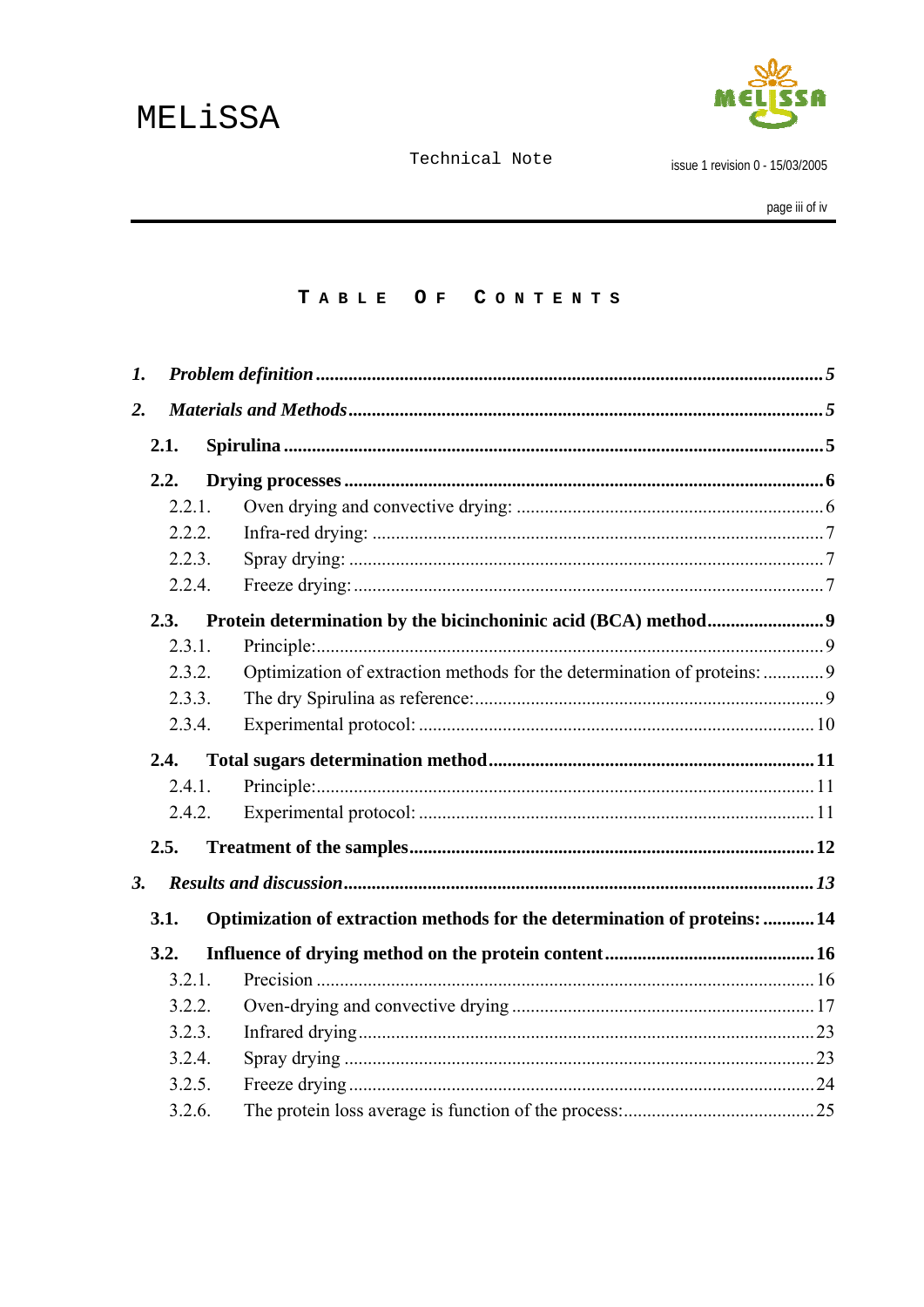

issue 1 revision 0 - 15/03/2005

page iv of iv

| 3.3. |  |
|------|--|
|      |  |
|      |  |
|      |  |
|      |  |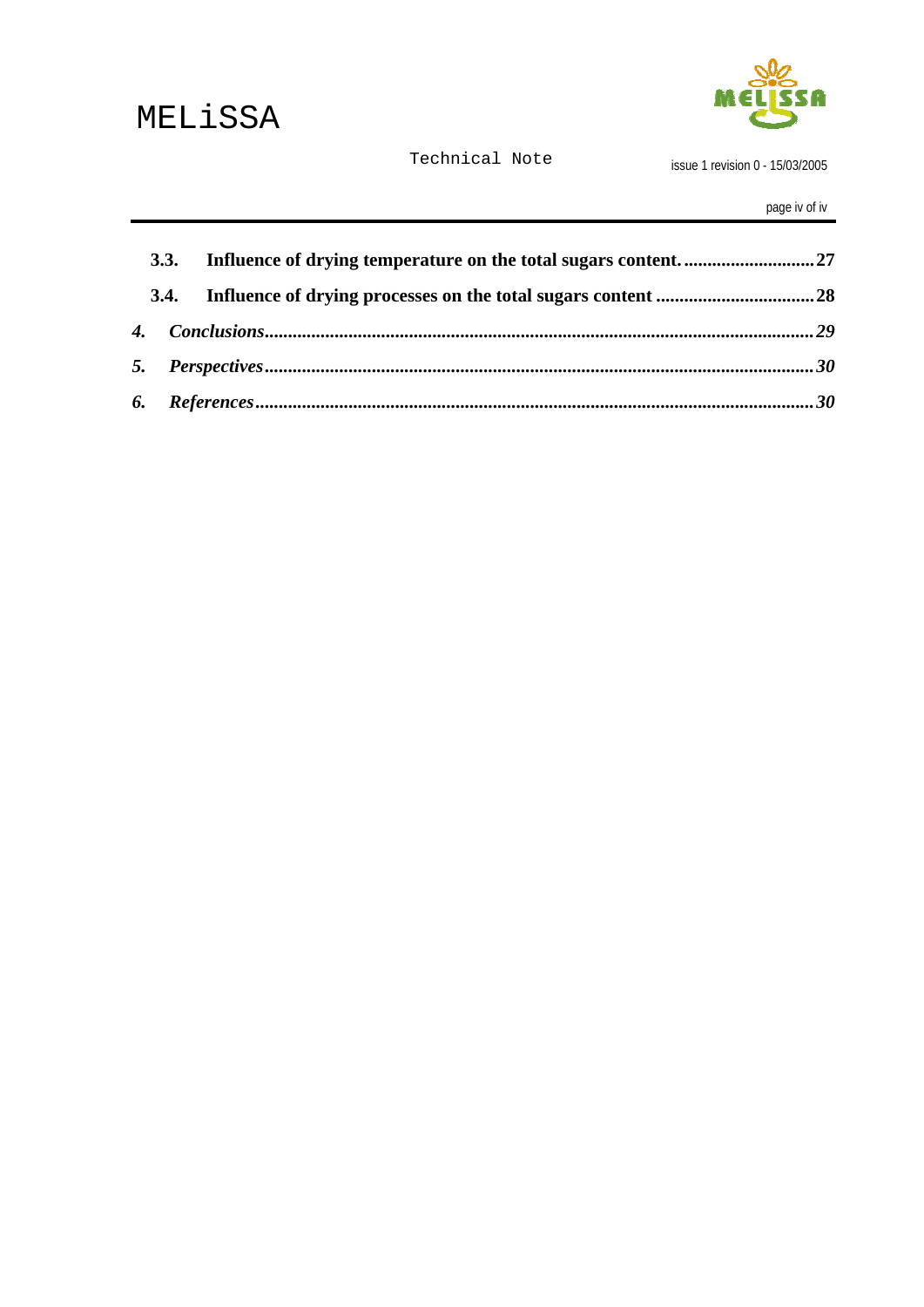### <span id="page-4-0"></span>**1. Problem definition**

In this report the drying processes are compared according to their capacities to preserve the protein content and sugars availability. These contents are measured before and after drying by several processes: convective drying, oven-drying, infrared drying, spray drying (or atomisation) and freeze-drying. These processes allow obtaining various presentations, forms and colour of dry *Spirulina*. The bicinchoninic acid (BCA) method and the Herbert method are used respectively for the available protein and total sugars contents determination. [1]. Total sugars are analyzed by the Herbert method [2].

### **2. Materials and Methods**

### **2.1. Spirulina**

The *Spirulina* culture is grown in a batch reactor of 30 litres under a constant light intensity of 200  $\text{W/m}^2$  (see Figure 1). A simplified Zarrouck medium [3] without the A4 and A5 solutions was used. The *Spirulina* was filtered through a 20 µm filter and then washed with distilled water.

A sample of fresh *Spirulina* was frozen which allows the simultaneous biochemical analysis of the dry biomass and corresponding thawed fresh biomass. The moisture content is measured before and after drying. The moisture content of fresh *Spirulina* is taken into account for the biochemical analysis The dry based moisture content X is expressed in kg water per kg dry matter. The protein and total sugars contents are expressed in protein or sugars mass per mass of dry biomass in percentage.



**Figure 1. Discontinuous reactor for Spirulina culture.** 

Due to the variation of the exopolysaccharides content (and consequently the proteins percentage) of the fresh *Spirulina*, a new reactor is being building (air lift reactor) in the

| TN 65.6    | Spirulina biomass treatment. Part II                                                                                                                     |
|------------|----------------------------------------------------------------------------------------------------------------------------------------------------------|
| <b>UAB</b> |                                                                                                                                                          |
|            | This document is confidential property of the MELISSA partners and shall not be used, duplicated, modified or<br>transmitted without their authorization |
|            | Memorandum of Understanding 19071/05/NL/CP                                                                                                               |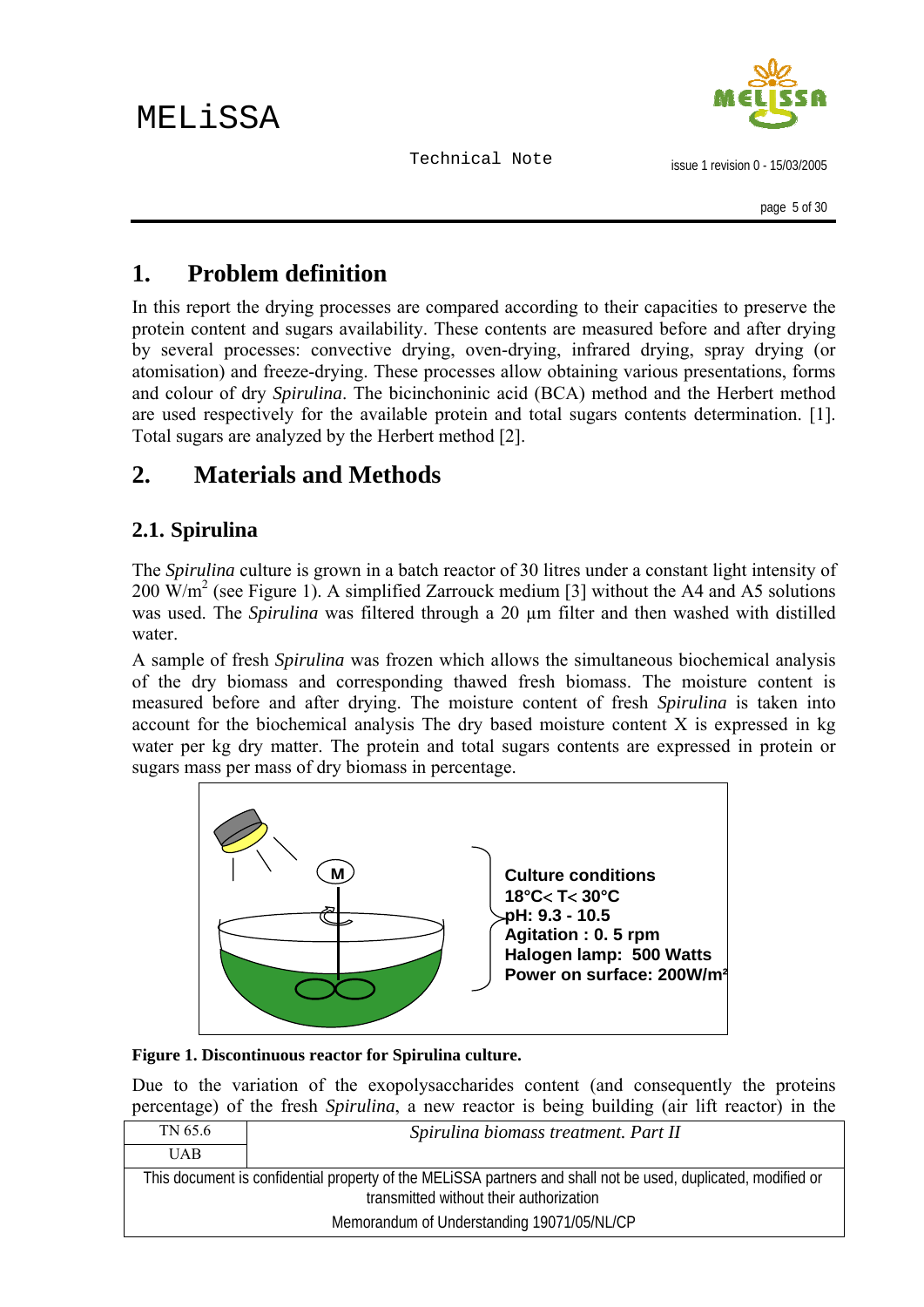

issue 1 revision 0 - 15/03/2005

page 6 of 30

<span id="page-5-0"></span>laboratory. Its utile volume is 40 L, the light is provided 20 neon lamps (5 are sun spectral light). The agitation is obtained by air lift, at the lower middle part of the reactor. The pH is regulated using a  $H_2SO_4$  solution and the reactor temperature is controlled by means of a coil heat exchanger with water provided by a temperature controlled external water bath. Samples can be obtained with a peristaltic pump, what allows the injection of culture medium.



#### **Figure 2. Air lift photobioreactor for Spirulina.**

In this study, *Spirulina* has been grown and took always from the hemispherical reactor. These new reactor allows to get a better quality of *Spirulina* for further experiences.

### **2.2.Drying processes**

### *2.2.1. Oven drying and convective drying:*

Oven-drying is used to study the influence of the drying air temperature on the proteins and sugars contents. The *Spirulina* is spread out on a pan. As soon as the weight is constant, the product is removed to avoid an additional degradation. The average drying time observed is 3h.

| TN 65.6                                                                                                                                                  | Spirulina biomass treatment. Part II |
|----------------------------------------------------------------------------------------------------------------------------------------------------------|--------------------------------------|
| <b>UAB</b>                                                                                                                                               |                                      |
| This document is confidential property of the MELISSA partners and shall not be used, duplicated, modified or<br>transmitted without their authorization |                                      |
| Memorandum of Understanding 19071/05/NL/CP                                                                                                               |                                      |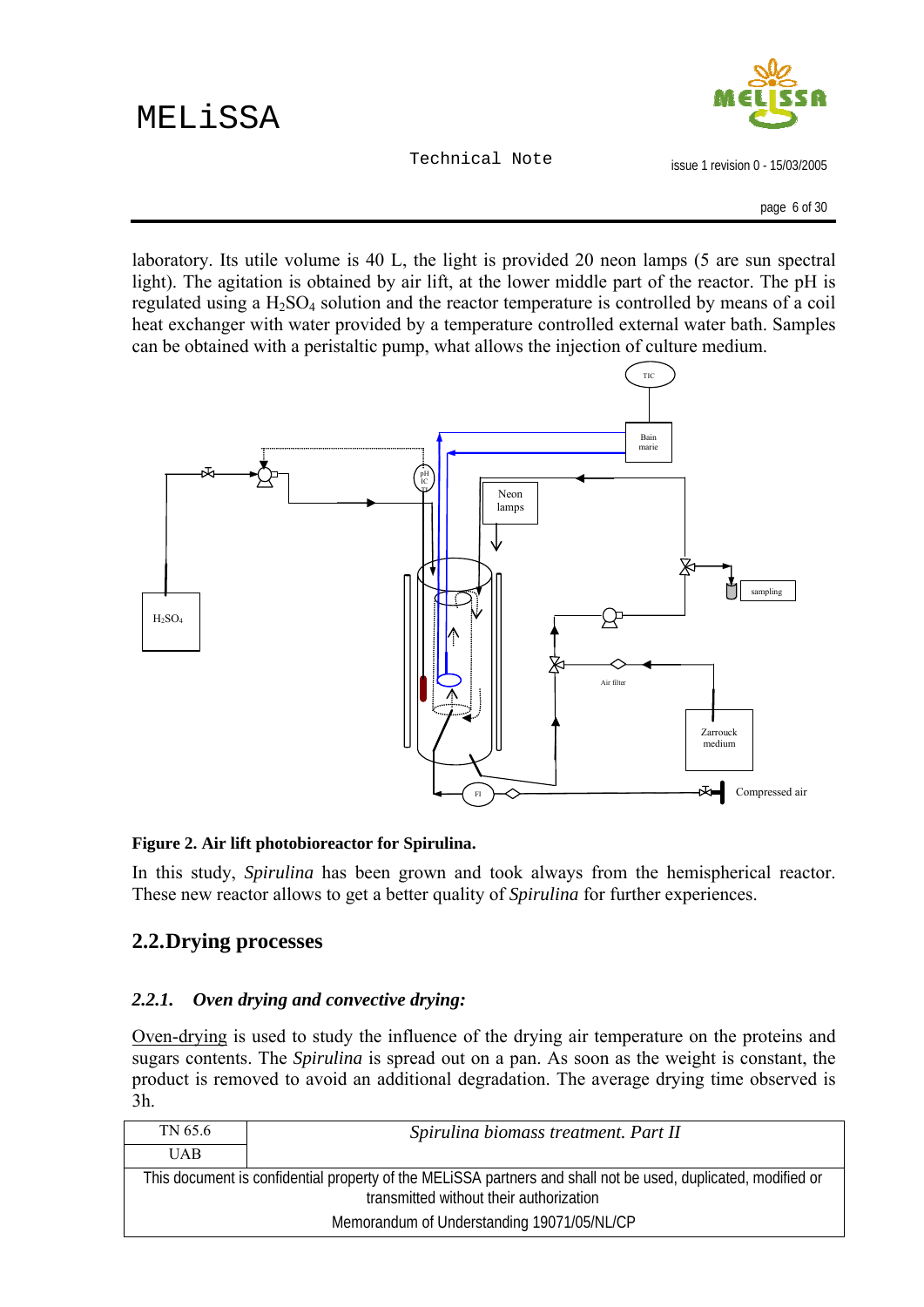issue 1 revision 0 - 15/03/2005

<span id="page-6-0"></span>Convective-drying is presently used in the small-scale farm of *Spirulina*. Fresh *Spirulina* is extruded and convective dried with hot air; that allows to obtain small cylinders or pellets, they can be crunched in powder or simply added to food without change. The drying experiments are carried out in a closed loop dryer. The *Spirulina* is dried in cylinders or thin layer posed on a plan support, licked by air flow. The air temperature and velocity are fixed. The relative humidity of air is constant; the volume of air is very significant in front of the quantity of evaporated water, which makes it possible to preserve the relative humidity and the constant temperature. The average drying time observed is 3h. The moisture contents initial samples are determined in the oven at 110°C to correspond to the standard temperature to measure the dry mass of biological products (or 60°C at the beginning of the work, but no difference in the corresponding dry mass between the both temperature for the same sample).

#### *2.2.2. Infra-red drying:*

This type of drying allows spreading out the fresh *Spirulina* in the form of thin layer or cylinders. With the dryer of the laboratory, the drying temperature is fixed between 40°C and 60°C. This temperature is controlled by the infrared radiation power from 9 lamps of quartz with tungsten filaments of 1kW each one. The lamps are placed at distance of 261 mm from the sample. The drying time is between 40 min and 2 hours according to geometrical characteristics, to the spreading out and the initial water content of the samples.

### *2.2.3. Spray drying:*

 A mini spray dryer BUCCHI model B-191 was used. The final product is a powder; the obtained particles diameter depends on the type of the pulverization module, its number of revolutions, the air temperature, and feed rate, the initial concentration of the solution, the total pressure and the flow of the gas air of pulverization. The used drying air temperatures are130 and 150°C. The moisture contents are determined before and after drying.

#### *2.2.4. Freeze drying:*

A freeze-dryer USIFROID model SMH45 is used. The *Spirulina* is filtrated and rinsed out with water. The sample must be porous; to ensure a better thermal transfer during the freezing phase and during the sublimation, the vapor transfer under vacuum is facilitated when the pores are large enough. Then the fresh biomass is diluted to a concentration between 0.02 and 0.05 g dry spi /ml (20 kg water/kg dry matter). This optimum concentration was deduced from studies on other products (vaccines) at the laboratory. In the case of *Spirulina*, it could be optimized. The product is dried in flask of 1 ml. The experiment time varies from 24 to 48h. The optimal parameters for the *Spirulina* freeze-drying are not yet known. Some tests were carried out with parameters given for other products. The vitreous transition temperature (Tg) measurement that correspond to the maximum cryo-concentrated phase from the *Spirulina*,

| TN 65.6                                                                                                                                                  | Spirulina biomass treatment. Part II |
|----------------------------------------------------------------------------------------------------------------------------------------------------------|--------------------------------------|
| <b>UAB</b>                                                                                                                                               |                                      |
| This document is confidential property of the MELISSA partners and shall not be used, duplicated, modified or<br>transmitted without their authorization |                                      |
| Memorandum of Understanding 19071/05/NL/CP                                                                                                               |                                      |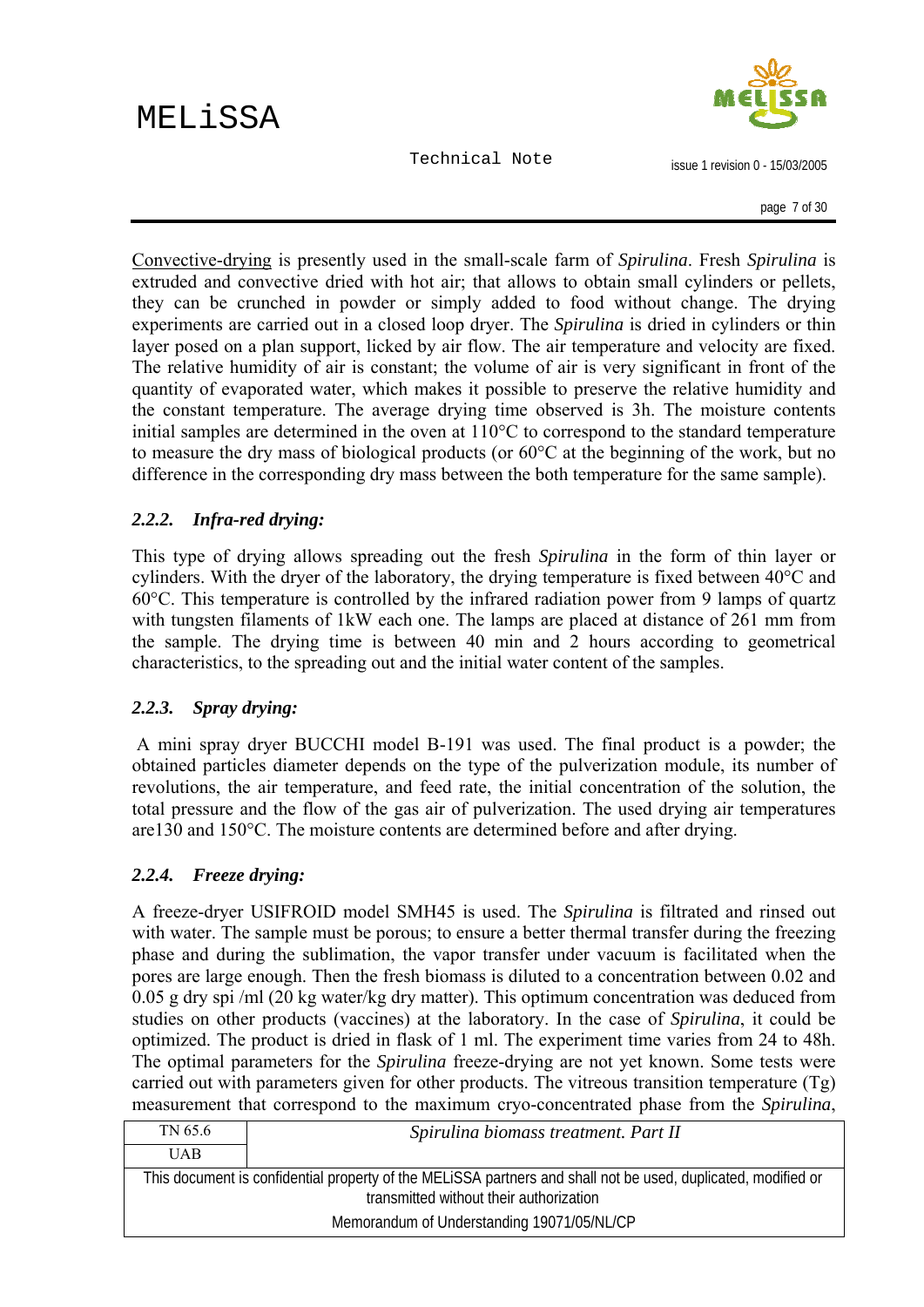

issue 1 revision 0 - 15/03/2005

page 8 of 30

was measured by Differential Scanning Calorimeter (DSC) at the laboratory. For a solution *Spirulina* with 5 kgw/kgdm, the vitreous transition is - 30 °C (see figure 3).



#### **Figure 3.Thermogram of Spirulina obtained by Differential Scanning Calorimeter.**

The sample freezing step was carried out at -45°C during 4 hours. The ice sublimation phase, called primary desiccation, is carried out by vacuum at 8 Pa and -20°C during 18 h. The second phase or secondary desiccation is carried out on 20°C during 6.5 hours by 1.5 Pa. The moisture content is determined at the beginning and the end of drying. The obtained product is a powder. For a use of freeze-drying in spatial station, it should be necessary to optimize the initial moisture content of *Spirulina* to minimize the total need of energy of drying, to identify the optimum temperatures and freezing rates and the temperatures and time of primary and secondary desiccation to reduce the energy consumption and optimize quality.

| TN 65.6                                                                                                                                                  | Spirulina biomass treatment. Part II       |
|----------------------------------------------------------------------------------------------------------------------------------------------------------|--------------------------------------------|
| <b>UAB</b>                                                                                                                                               |                                            |
| This document is confidential property of the MELISSA partners and shall not be used, duplicated, modified or<br>transmitted without their authorization |                                            |
|                                                                                                                                                          | Memorandum of Understanding 19071/05/NL/CP |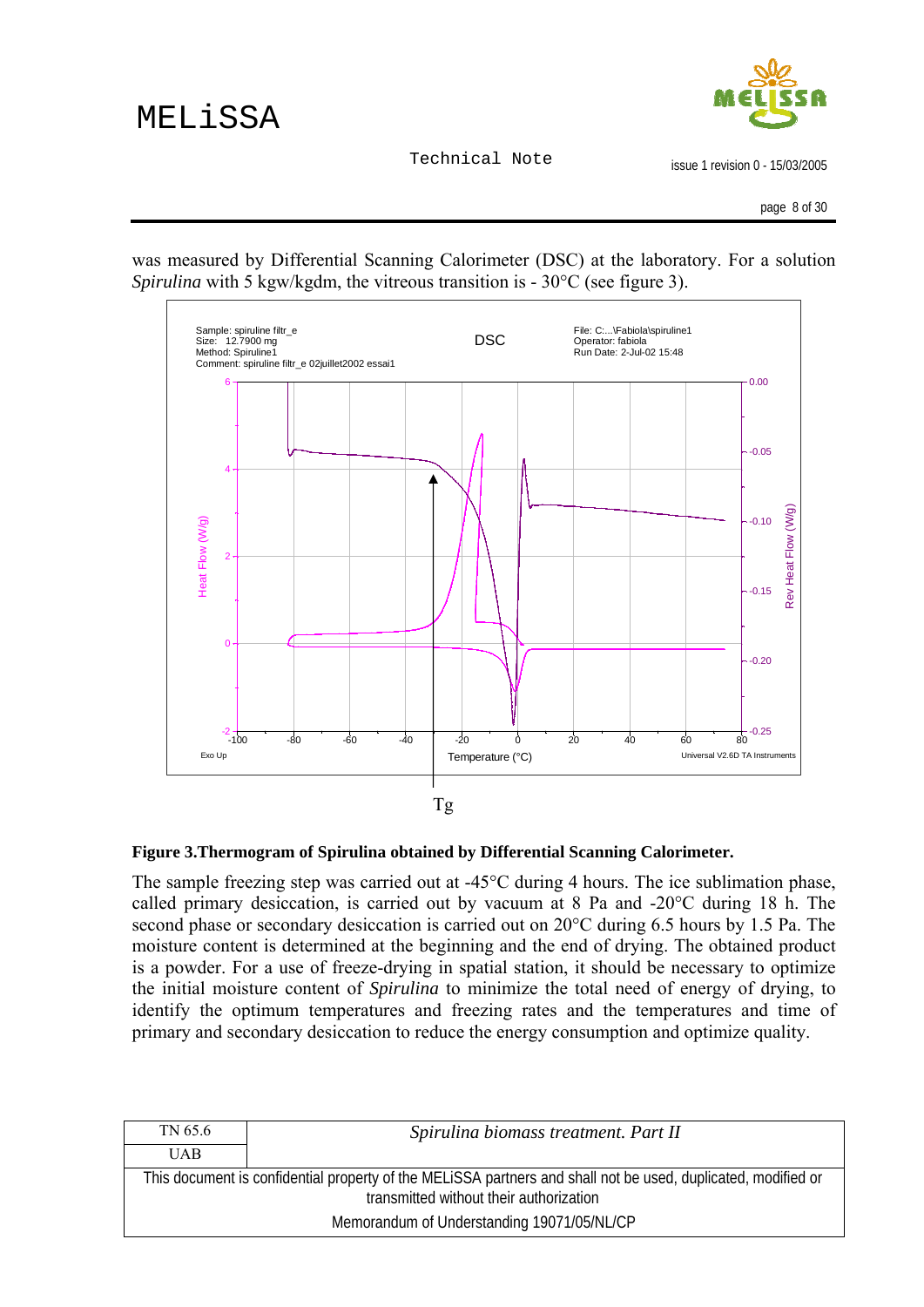

issue 1 revision 0 - 15/03/2005

### <span id="page-8-0"></span>**2.3.Protein determination by the bicinchoninic acid (BCA) method**

### *2.3.1. Principle:*

Smith et al. [1] proposed the analysis method where proteins reduce cupric ions to cuprous ions under alkaline conditions. The cuprous ion complexes with apple-greenish BCA reagent to form a purplish colour. The intensity of the formed colour is proportional to protein concentration and determine by reading the absorbance at 562 nm.

 $Proteins + Cu^{2+}$   $\overline{\qquad}$ Complexes purplish colour,  $\lambda = 562$  nm.  $OH$ ;  $H<sub>2</sub>O$ : alkaline medium

### *2.3.2. Optimization of extraction methods for the determination of proteins:*

The proteins of the *Spirulina* are contained in the cells and the cells constitute a long filament. It is necessary to be able to destroy the cells membrane so that the contents and thus the proteins go in solution. The experiments showed that the extraction of proteins is more difficult to realize on fresh *Spirulina* than on the dried one. Different methods of mechanical and physical extraction for the proteins were assayed to destroy the membrane of the cells using either nitrogen liquid immersion, shear stress by means of high speed homogenization (Ultraturrax) and the ultrasonic treatment. The sonification method (ultrasounds) was the finally selected method because it allows to obtain the highest proteins release. Different experiments were carried out to observe the influence of the sonification power, the sonification time and the duration between the reaction and the reading time of the optical density at the spectrometer (Figures 4, 5 and 6).

Due to the important deviation obtained between analysis of different aliquots of the same samples from convective and infrared drying, some measurements were carried out after crushing the *Spirulina* in a mortar. In this case dried *Spirulina* was hand crushed with a pestle during 5 min. From this homogenized material 10 mg was used for the protein analysis. The results are compared.

#### *2.3.3. The dry Spirulina as reference:*

The biochemical analysis are expressed per unit mass of dry *Spirulina*. The initial moisture content Xi is taken into account for the biochemical analysis on fresh *Spirulina*.

X is measured by oven drying with around 2 g of fresh biomass at  $110^{\circ}$ C until constant weight that often takes around 24 hours. The initial moisture content X is equal to :

| TN 65.6                                                                                                                                                  | Spirulina biomass treatment. Part II |
|----------------------------------------------------------------------------------------------------------------------------------------------------------|--------------------------------------|
| <b>UAB</b>                                                                                                                                               |                                      |
| This document is confidential property of the MELISSA partners and shall not be used, duplicated, modified or<br>transmitted without their authorization |                                      |
| Memorandum of Understanding 19071/05/NL/CP                                                                                                               |                                      |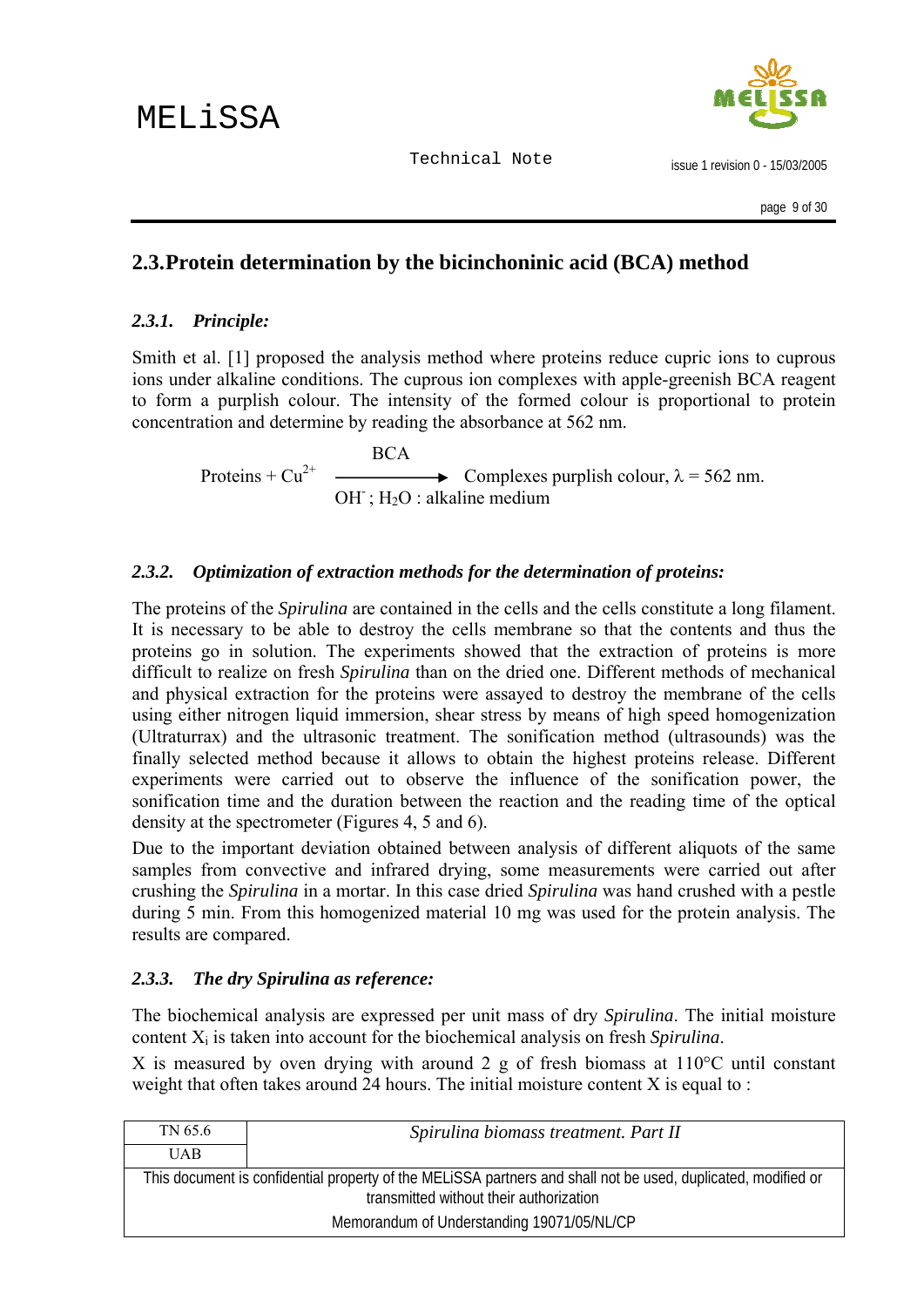

issue 1 revision 0 - 15/03/2005

page 10 of 30

$$
X = \frac{m_{initial} - m_{final}}{m_{final}}
$$

<span id="page-9-0"></span>Then,  $X =$ dry matter water m  $\frac{m_{\text{water}}}{m_{\text{water}}}$ , in kg water per kg dry *Spirulina* 

Then,  $m_{\text{dry matter}} = \frac{m_{\text{S}}m_{\text{H}}}{X+1}$ m<sub>fresh</sub> matter  $\frac{1}{1}$ 

The protein content C<sub>i</sub> is measured from a sample of fresh *Spirulina* and reported to the dry mass that is content in these fresh biomass.

C is in mg proteins per mg dry *Spirulina* in the dried sample.

Ci is in mg proteins per mg dry *Spirulina* contained in the fresh *Spirulina*.

$$
\frac{C}{C} = \frac{\text{concentration}}{\text{interaction}} \text{ in protein} \qquad \text{of the dried sample}
$$

concentrataion in protein of the fresh sample  $C_i$ 

expressed in

then , mg protein par mg dry spirulina contained in the fresh sample mg remaining protein par mg dry spirulina after drying

$$
\frac{C}{C_i} \text{ is in } \frac{\text{mg} \quad \text{remaining} \quad \text{protein} \quad \text{after} \quad \text{drying}}{\text{mg} \quad \text{protein} \quad \text{before} \quad \text{drying}}
$$

#### *2.3.4. Experimental protocol:*

After filtration and rinsing the *Spirulina*, around 10 mg of with one studied drying process *Spirulina* are taken or 40 mg of fresh product that contained around 10 mg dry *Spirulina*. The exact weight is measured. This cellular mass is suspended in 10 ml SDS 1%. This mixture is submitted to ultrasonic treatment (Ultrasonic processor model 600 Watts) with a power of 104 Watts during 1 minute (90% from the maximal power that the ultrasonic can delivered to the solution), the small flask is maintained simultaneously in a full with water and ice beaker. This power and sonification time were determined from experiments. The SDS (Sodium Dodecyl Sulfate salt) allows to solubilise extracted proteins. The sample is diluted to  $1/4 = 50$  $\mu$ l of the sample + 150  $\mu$ l distilled water to locate the results in the standard curve established from 0 to 250 µg protein/l. A 2 ml aliquot of the BCA work solution is added to 0.1 ml of the diluted solution of *Spirulina*. After homogenisation, the tubes are allowed to rest during 30 minutes at 60 °C. Then, the tubes are cooled in a bath; the optical density is read at 562 nm.

| TN 65.6                                                                                                                                                  | Spirulina biomass treatment. Part II |
|----------------------------------------------------------------------------------------------------------------------------------------------------------|--------------------------------------|
| <b>UAB</b>                                                                                                                                               |                                      |
| This document is confidential property of the MELISSA partners and shall not be used, duplicated, modified or<br>transmitted without their authorization |                                      |
| Memorandum of Understanding 19071/05/NL/CP                                                                                                               |                                      |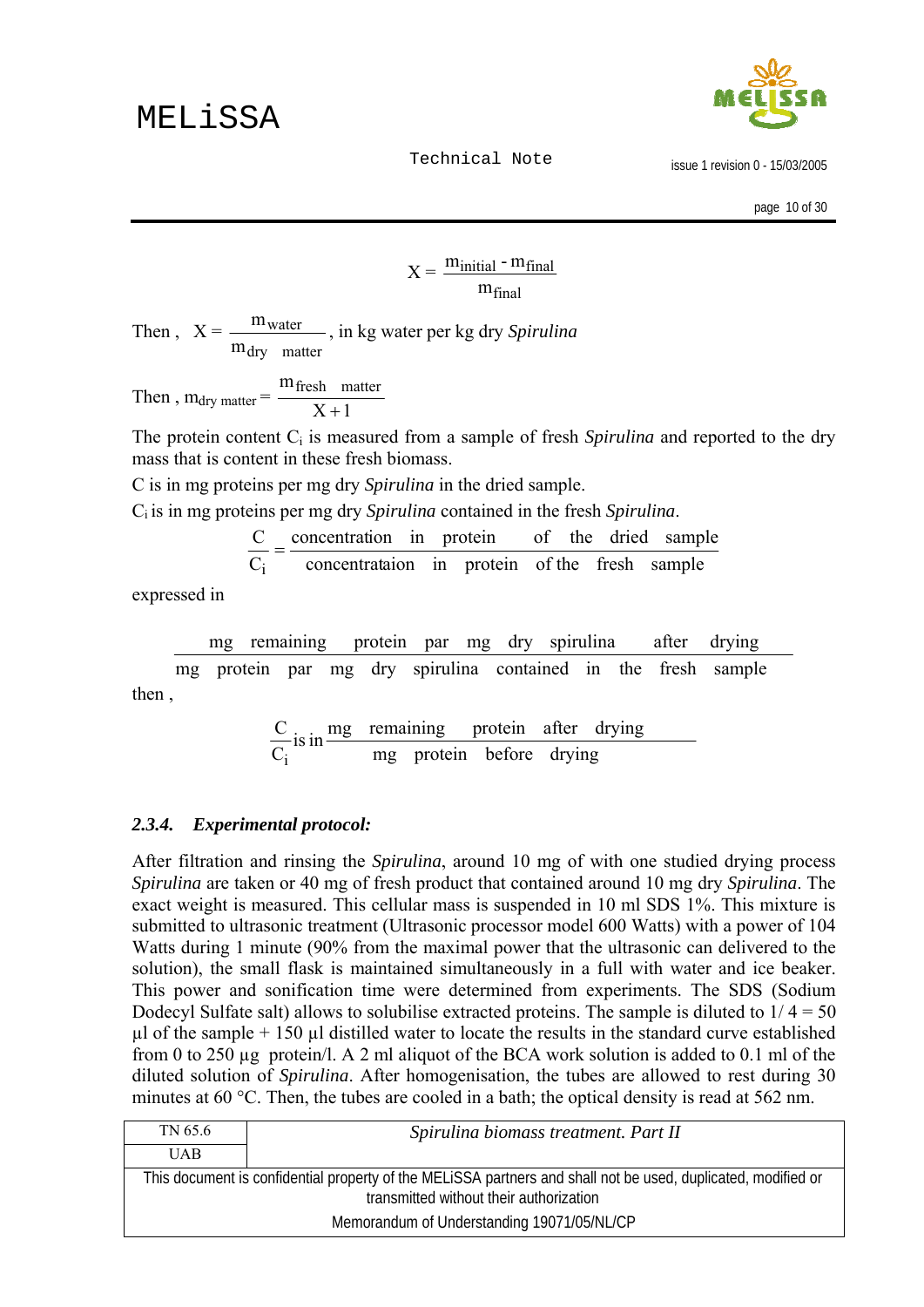

issue 1 revision 0 - 15/03/2005

<span id="page-10-0"></span>Protein concentration in the samples is estimated based on the comparison with the protein serum bovine albumin (BSA) standard curve, figure 4. The relation between the absorbance and the concentration remains linear in the used range.



**Figure 4. Calibration curve with Bovine Serum Albumin for the protein analysis.** 

### **2.4. Total sugars determination method**

### *2.4.1. Principle:*

The colorimetric phenol method, described by Herbert et al. [2] allows determining the total sugars concentration in the *Spirulina* samples. The hydrolysis of polysaccharides into monosaccharide units is carried out by heating in acidic medium. Monosaccharides are then reorganized to give either furfural (in the case of pentoses) or hydroxyméthylfurfural (in the case of hexoses). These compounds react with phenol to form a coloured compound whose absorbance can be measured at 480 nm.

### *2.4.2. Experimental protocol:*

A sample of 40 mg of fresh *Spirulina* or 10 mg of dry *Spirulina* is weighted and resuspended in 10 ml distilled water. 0.5 ml of phenol is added to 0.5 ml of the sample. Then 2.5 ml of

| TN 65.6    | Spirulina biomass treatment. Part II                                                                                                                     |
|------------|----------------------------------------------------------------------------------------------------------------------------------------------------------|
| <b>UAB</b> |                                                                                                                                                          |
|            | This document is confidential property of the MELISSA partners and shall not be used, duplicated, modified or<br>transmitted without their authorization |
|            | Memorandum of Understanding 19071/05/NL/CP                                                                                                               |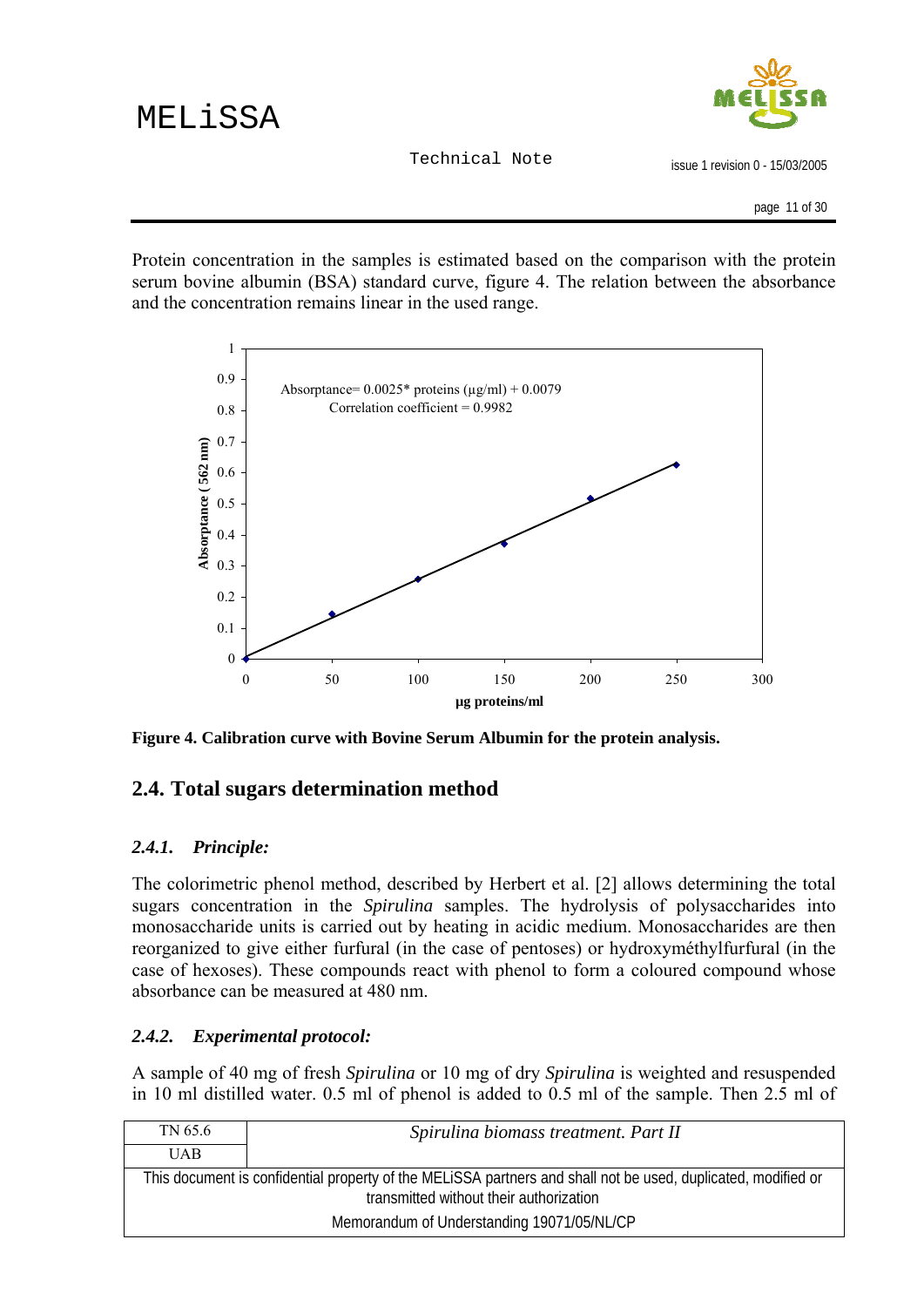issue 1 revision 0 - 15/03/2005

page 12 of 30

<span id="page-11-0"></span>sulphuric acid are added and mixed. After waiting 10 minutes, the tubes are cooled during 15 minutes at 25°C. The reading of the optical density at 480 nm allows the measure of the quantity of sugar. The standard range curve, figure 5, is obtained with a glucose solution from 0 to 100 mg glucose/l.



Figure 5 : calibration curve for the sugar analysis, standard with glucose.

### **2.5. Treatment of the samples**

The harvested biomass is dried by all the studied processes. To allow a comparison, part of the fresh *Spirulina* is frozen to be thawed for the biochemical analysis of the corresponding dried samples. The culture in batch is not controlled, then the proteins content of fresh *Spirulina* is very variable from one fresh sample to another taken at different culture time. Because of the weak precision of the proteins analysis in complex medium, the analyses are made by two manipulators. It is the tendency of the variation of the concentration which was taken into account with the variation of C/Ci of proteins and sugars.

| TN 65.6    | Spirulina biomass treatment. Part II                                                                                                                     |
|------------|----------------------------------------------------------------------------------------------------------------------------------------------------------|
| <b>UAB</b> |                                                                                                                                                          |
|            | This document is confidential property of the MELISSA partners and shall not be used, duplicated, modified or<br>transmitted without their authorization |
|            | Memorandum of Understanding 19071/05/NL/CP                                                                                                               |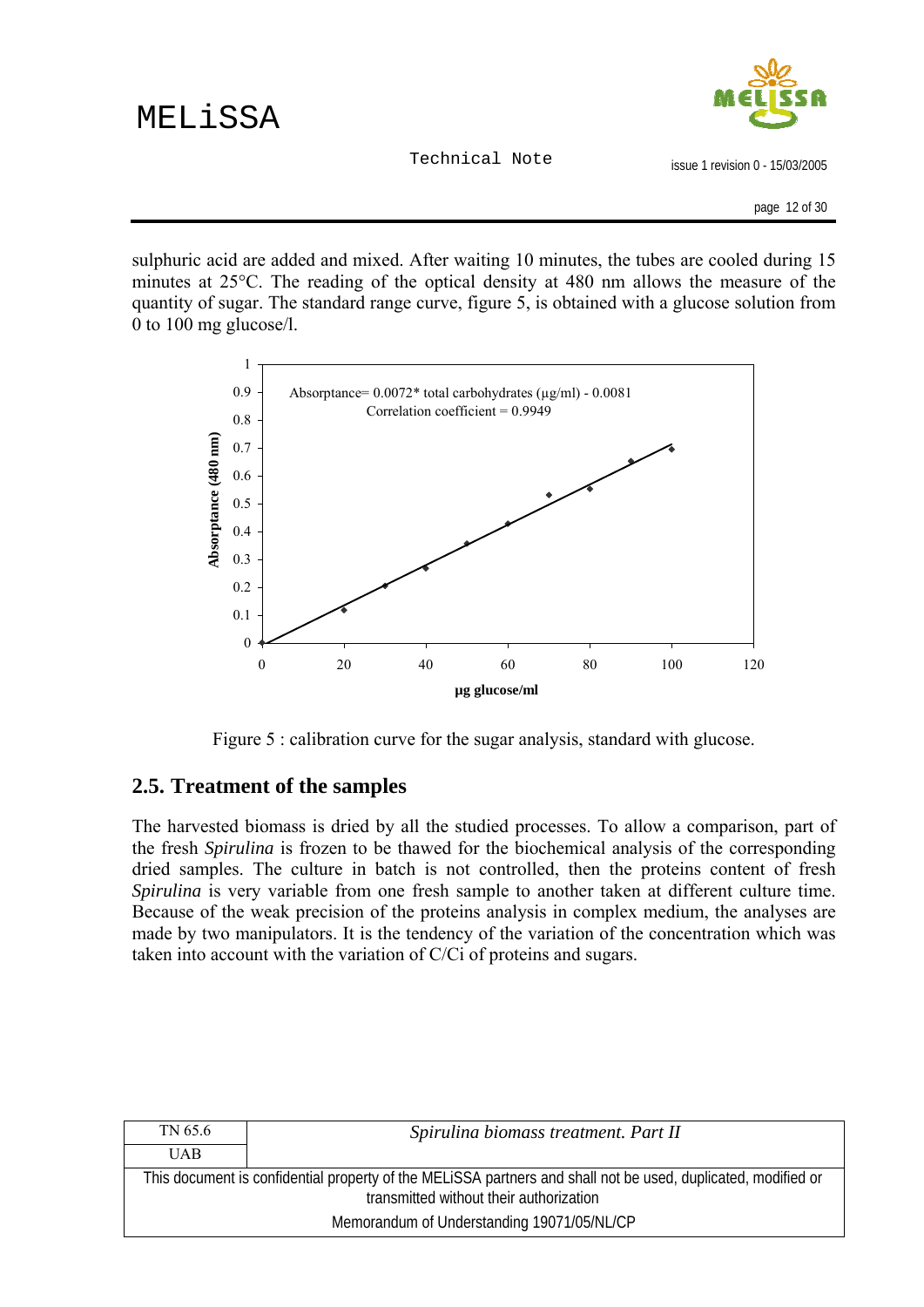issue 1 revision 0 - 15/03/2005

## <span id="page-12-0"></span>**3. Results and discussion**

In order to compare the different methods *Spirulina* samples were submitted to the drying procedures assayed. The drying conditions used are summarized in table 1.

The initial moisture content Xi is measured from a wet sample before drying for each experiment, as explained on §2.3.3. The thickness is measured with a micrometer.

| Drying      | Moisture content or     | Form of                   | Form of                    | Drying          | Others fixed                 | Drying time           |
|-------------|-------------------------|---------------------------|----------------------------|-----------------|------------------------------|-----------------------|
| process     | initial concentration   | product initial           | product final              | temperature     | conditions                   |                       |
|             |                         |                           |                            | $40^{\circ}$ C  |                              |                       |
| Oven-drying | $4 < Xi < 8$ kgw/kgdm   | Fresh paste               | Thin layer                 | $60^{\circ}$ C  |                              | Around                |
|             |                         |                           |                            | $70^{\circ}$ C  |                              | 3 <sub>h</sub>        |
|             |                         | $\rightarrow$ Thin layer  | $\rightarrow$ Thin layer : |                 |                              |                       |
|             |                         | $30 \times 40$ mm.        | $25 \times 30$ mm          | $40^{\circ}$ C  | Air velocity:                |                       |
| Convective  | $4 < Xi < 8$ kgw/kgdm   | Thickness:                | Thickness:                 |                 | $0.15 \text{ m/s}$           | Around                |
| drying      | (kg of water/kg dry     | $1 - 1.5$ mm              | $<1$ mm                    | $50^{\circ}$ C  |                              | 3 <sub>h</sub>        |
|             | matter)                 | $\rightarrow$ Cylinders   | $\rightarrow$ Thin layer:  |                 | $4 < HR < 7\%$               |                       |
|             |                         | $\Phi$ = 2-3 mm           | Thick.<1mm                 | $60^{\circ}$ C  |                              |                       |
|             |                         | $\rightarrow$ Thin layer: | $\rightarrow$ Thin layer : | $40^{\circ}$ C  |                              |                       |
|             |                         | $30 \times 40$ mm         | $25 \times 30$ mm          |                 |                              |                       |
| Infrared    | $4 < Xi < 8$ kgw/kgdm   | $Thickness =$             | Thick.<1mm                 | $50^{\circ}$ C  |                              |                       |
| drying      |                         | $1 - 1.5$ mm              |                            |                 |                              | $40$ min - 2 $h$      |
|             |                         | $\rightarrow$ Cylinders   | $\rightarrow$ Thin layer   | $60^{\circ}$ C  |                              |                       |
|             |                         | $\Phi$ = 2-3 mm           | Thick.<1mm                 |                 |                              |                       |
|             |                         |                           |                            | $70^{\circ}$ C  |                              |                       |
| Spray       | $0.01$ g dry Spi./ ml w | Liquid                    |                            | $130^{\circ}$ C | Feed rate                    | few                   |
| drying      | $Xi = 100$ kgw/kgdm     | suspension                | Powder                     | $150^{\circ}$ C | 0.091/h                      | seconds               |
|             |                         |                           |                            |                 | Freezing:-45°C               | 4.2 h<br>->           |
| Freeze      | $0.02 - 0.05$ gr dry    | Liquid                    | Powder                     | $-20$ °C        | 1 <sup>st</sup> desiccation: | $-$ 18 h              |
| drying      | Spirulina / ml water    | suspension                |                            | then            | $-20\degree C$ ; 8 Pa.       |                       |
|             |                         |                           |                            | $+20^{\circ}$ C | $2nd$ desiccation:           | 6,5h<br>$\Rightarrow$ |
|             | $Xi = 20$ kgw/kgdm      |                           |                            |                 | 20°C; 1.5 Pa.                | $\Sigma = 28,7$ h     |

**Table 1: Drying conditions used for the different used drying methods.** 

| TN 65.6    | Spirulina biomass treatment. Part II                                                                                                                     |
|------------|----------------------------------------------------------------------------------------------------------------------------------------------------------|
| <b>UAB</b> |                                                                                                                                                          |
|            | This document is confidential property of the MELISSA partners and shall not be used, duplicated, modified or<br>transmitted without their authorization |
|            | Memorandum of Understanding 19071/05/NL/CP                                                                                                               |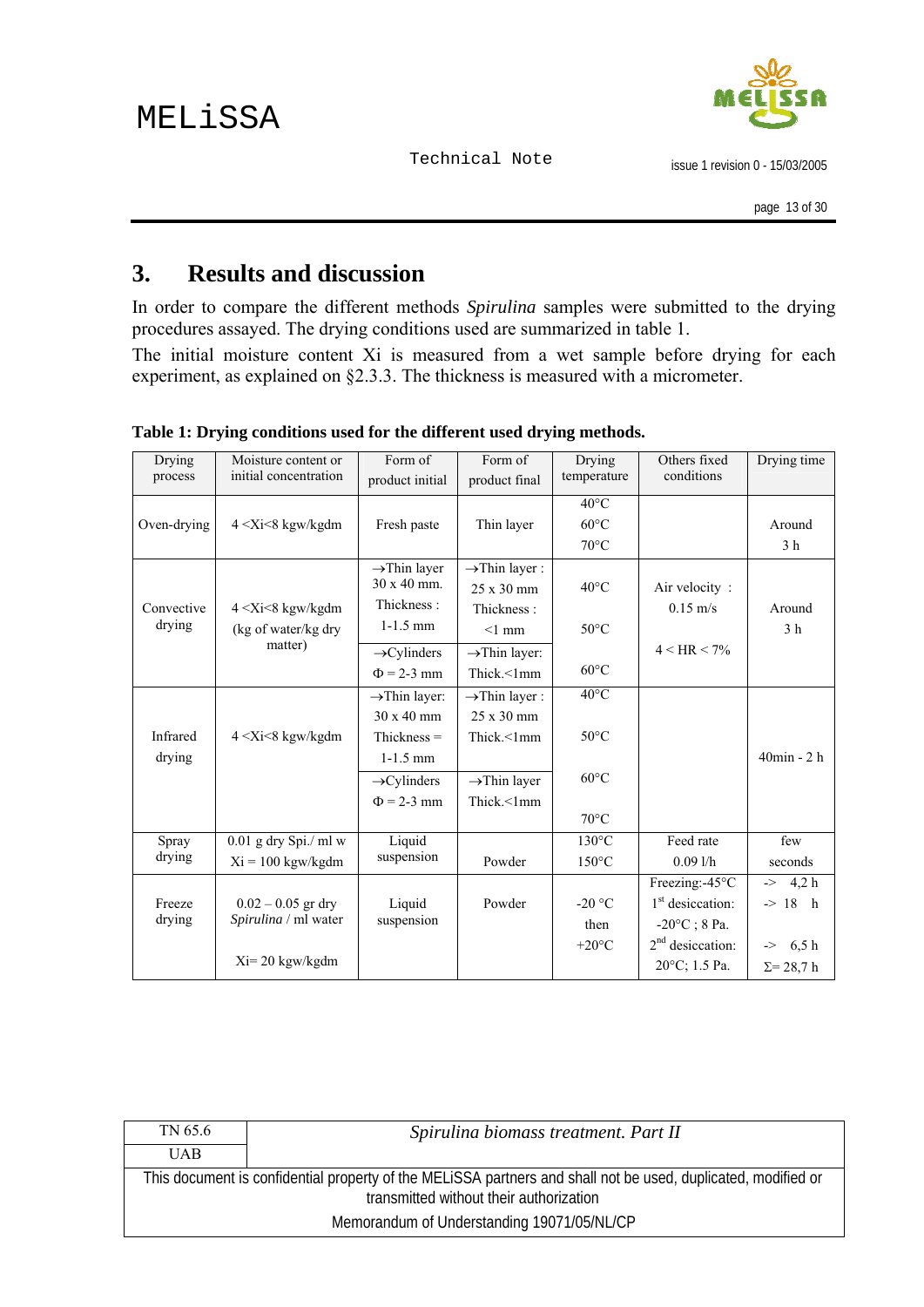

issue 1 revision 0 - 15/03/2005

### <span id="page-13-0"></span>**3.1.Optimization of extraction methods for the determination of proteins:**

As mentioned before the ultrasonic treatment is the method that allows the highest proteins content and a better reproducibility. The sonification power and time were studied to find the optimal values of the sonifier parameters with one type of *Spirulina* : the commercial spray dried *Spirulina* in a homogeneous composition in the bottle due to the same origin and fine powder presentation.

The figure 6 shows the influence of the sonification time for a constant power of 120 Watts and the figure 7 show the influence of the power for a sonification time of 1min. The effect of the length of the time period between the cooling of the samples and the reading of the optical density can be observed in figure 8.



**Figure 6. Influence of sonification time on the proteins content of a sample of commercial Spirulina, power = 120Watts.** 

| TN 65.6    | Spirulina biomass treatment. Part II                                                                                                                     |
|------------|----------------------------------------------------------------------------------------------------------------------------------------------------------|
| <b>UAB</b> |                                                                                                                                                          |
|            | This document is confidential property of the MELISSA partners and shall not be used, duplicated, modified or<br>transmitted without their authorization |
|            | Memorandum of Understanding 19071/05/NL/CP                                                                                                               |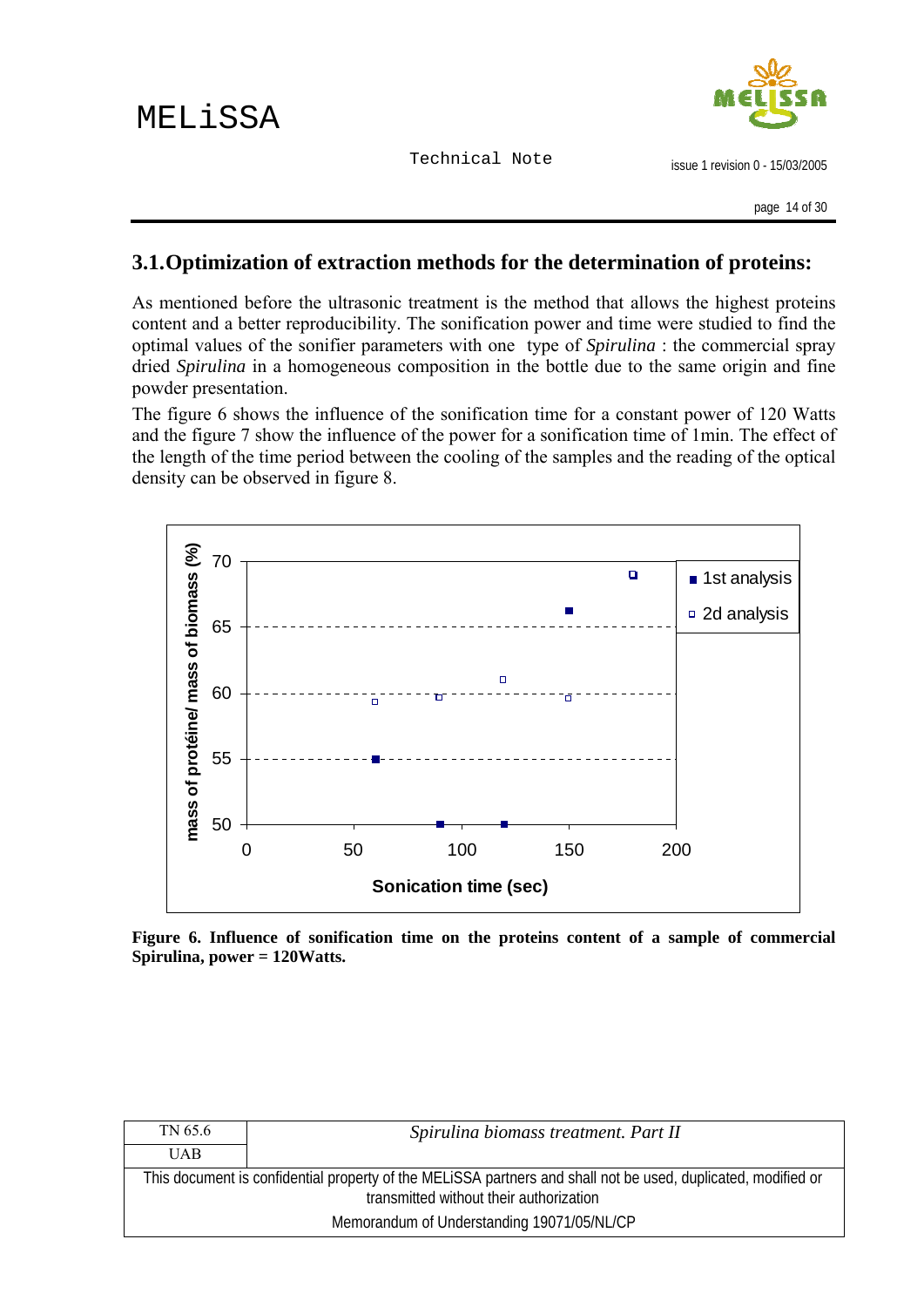Technical Note

issue 1 revision 0 - 15/03/2005

page 15 of 30



**Figure 7. Influence of sonification power on the proteins content of a sample of commercial**  *Spirulina***, the power is applied during 1 mn and indicated as consumed power by the sonifier.** 

On figure 4, for the 1<sup>st</sup> analysis series of the spray dried *Spirulina*, the protein content is constant up to 125 sec of sonification time and then increased. For the second analysis, the protein content is 50 or 55% up to 125 sec (these low deviation of 9% is in the total precision of 13%, see 3.2.1), that means it is quite constant, then the protein content increase after 150sec sonification. Then , the analysis were done during 60 sec sonification.

For a duration of sonification of 1mn, the optimal power is between 300 and 540 Watts. Some experiments show that the protein contents measured are the same after 120 Watts-3 min. or 540 Watts - 1min, this allows to limits the sonification time to one minute for a power of 540 Watts. At consumed sonification powers above 540 Watts, it appears a great quantity of foam above the solution which results in a loss of proteins due to a loss of the sample from the bottle. The foam comes from : - the SDS, without consequence; - a partial and light denaturation of some proteins, but from some biochemical researcher, it has no effect on the quantitative analysis, because quite no effect on the peptide link 540 Watts is chosen for the others analysis.

| TN 65.6    | Spirulina biomass treatment. Part II                                                                                                                     |
|------------|----------------------------------------------------------------------------------------------------------------------------------------------------------|
| <b>UAB</b> |                                                                                                                                                          |
|            | This document is confidential property of the MELISSA partners and shall not be used, duplicated, modified or<br>transmitted without their authorization |
|            | Memorandum of Understanding 19071/05/NL/CP                                                                                                               |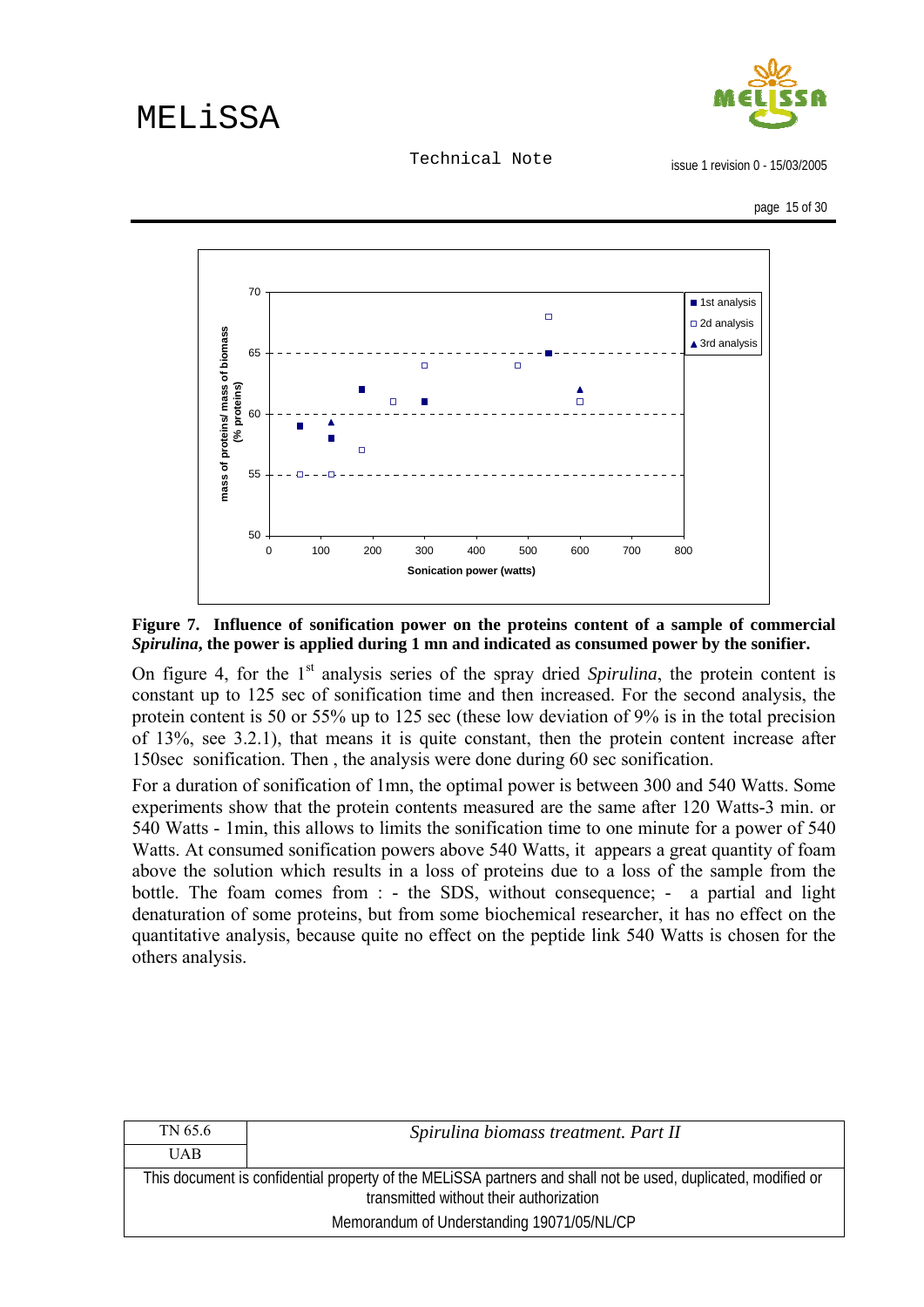

Technical Note

issue 1 revision 0 - 15/03/2005

page 16 of 30

<span id="page-15-0"></span>

#### **Figure 8. Influence of resting time before absorbance reading on the protein content of a sample of commercial Spirulina.**

The duration of the resting time before absorbance reading on the samples shows a increasing of the absorbance after 10 minutes and strongly after 1440 mn. Therefore it was decided to perform the measurements at times below 10min because of the exponential increment of the absorbance measure if a longer resting time is used. That avoid to get a dependency between the reading time and the protein content. These identification of the optimal conditions are made on *Spirulina* to adapt the protocol (establish on BSA) to the *Spirulina*.

From Smith et al (Smith et al, 1985), the proteins analysis with BCA method after the incubation timing by 37°C/30 min or ambient temperature during 2 h, show that the absorbance (read proteins content) is always increasing with the incubation time.

### **3.2.Influence of drying method on the protein content**

### *3.2.1. Precision*

The influence of the drying process are directly measured on the obtained dried *Spirulina* and not on a reference protein such as BSA or another albumin. The analysis protocol were used several times on a single sample : Two samples, one convective dried, one freeze dried, were

| TN 65.6    | Spirulina biomass treatment. Part II                                                                                                                     |
|------------|----------------------------------------------------------------------------------------------------------------------------------------------------------|
| <b>UAB</b> |                                                                                                                                                          |
|            | This document is confidential property of the MELISSA partners and shall not be used, duplicated, modified or<br>transmitted without their authorization |
|            | Memorandum of Understanding 19071/05/NL/CP                                                                                                               |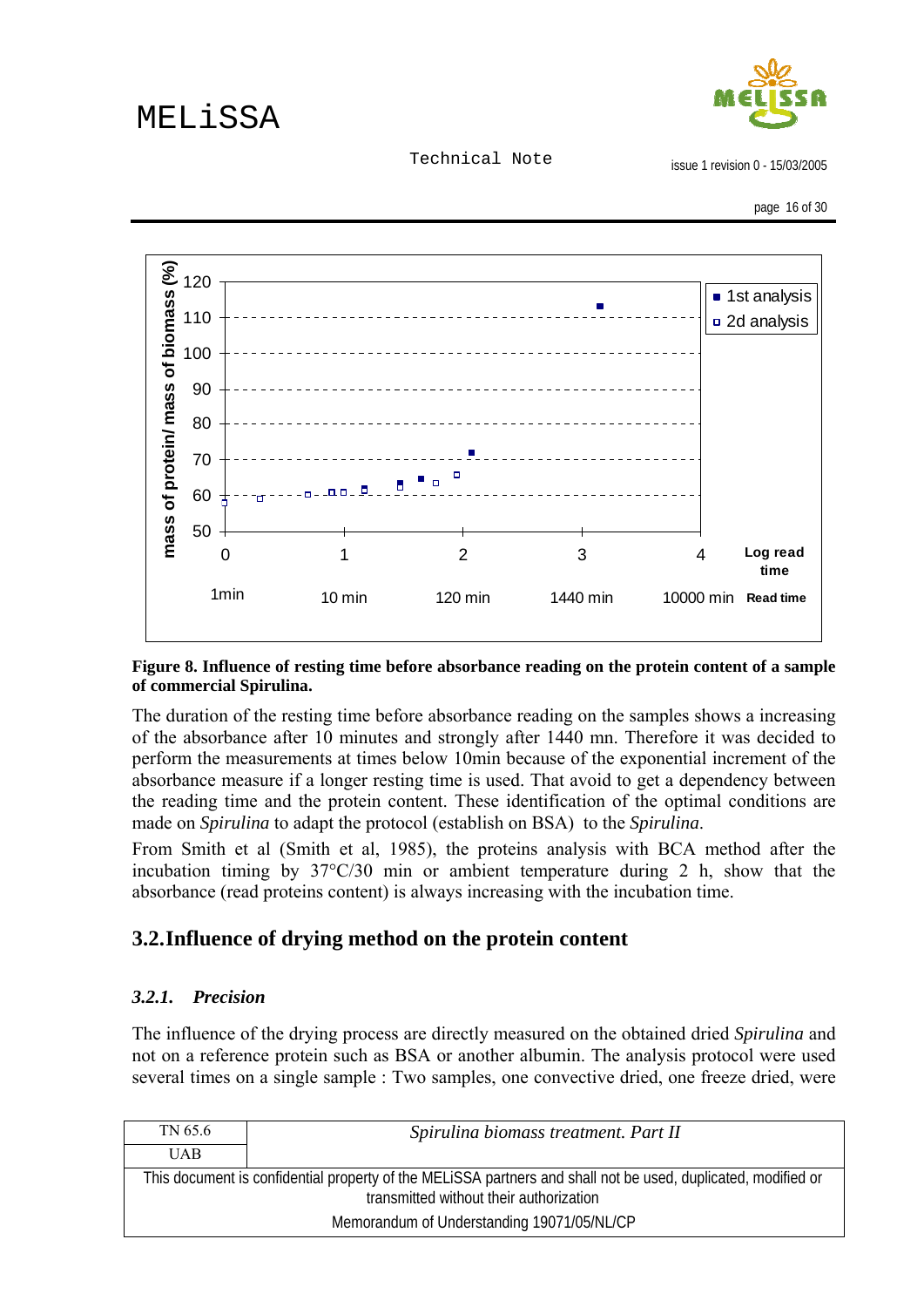

issue 1 revision 0 - 15/03/2005

page 17 of 30

<span id="page-16-0"></span>several time analysed. The results are in table 2. The standard deviation are  $\pm$  6.92 and  $\pm$ 6.75%, then the possible deviation is around 13%.

| Repeatability                | Infrared 60°C | Freeze drying |
|------------------------------|---------------|---------------|
|                              | 8 analysis    | 10 analysis   |
|                              | 61.66         | 72.63         |
|                              | 65.00         | 82.13         |
|                              | 55.63         | 66.95         |
|                              | 53.78         | 77.51         |
| Proteins content in $\%$     | 62.98         | 78.53         |
|                              | 68.14         | 72.70         |
|                              | 74.90         | 76.30         |
|                              | 68.19         | 90.48         |
|                              |               | 84.03         |
|                              |               | 82.50         |
| Average protein content in % | 63.78         | 78.37         |
| Standard deviation in %      | 6.92          | 6.75          |

**Table 2 : Analysis of infrared dried Spirulina at 60°C, 8 times, and freeze dried Spirulina, 10 times, with the same protocol.** 

The protein analysis has been repeated with the same protocol on a commercial *Spirulina* (spray dried *Spirulina* from Earthrise), 14 times, with another research worker, the average value was 75.6% with a standard deviation of  $\pm$  9.7% (that means a maximal deviation of 19.4%). The total sugars has been analysed, by the same person, with these *Spirulina*, the average value 14.2% with a weak standard deviation of  $\pm 1.6$ %.

### *3.2.2. Oven-drying and convective drying*

#### *Effect of the air temperature*

The effect of different air temperatures in the oven-drier on the protein content of the samples is shown in the figure 9. For these tests, for one curve on figure 9, one sample of *Spirulina* is harvested, filtrated and rinsed. Then, 3 aliquots are taken from these fresh *Spirulina* and dried simultaneously in three oven dryer where the air temperature are fixed (40, 60 or 70°C). These operation is repeat 5 time. Protein content is measured in the fresh sample and in each dried sample. Then , on figure 9, one point correspond to one protein analysis.

| TN 65.6    | Spirulina biomass treatment. Part II                                                                                                                     |
|------------|----------------------------------------------------------------------------------------------------------------------------------------------------------|
| <b>UAB</b> |                                                                                                                                                          |
|            | This document is confidential property of the MELISSA partners and shall not be used, duplicated, modified or<br>transmitted without their authorization |
|            | Memorandum of Understanding 19071/05/NL/CP                                                                                                               |
|            |                                                                                                                                                          |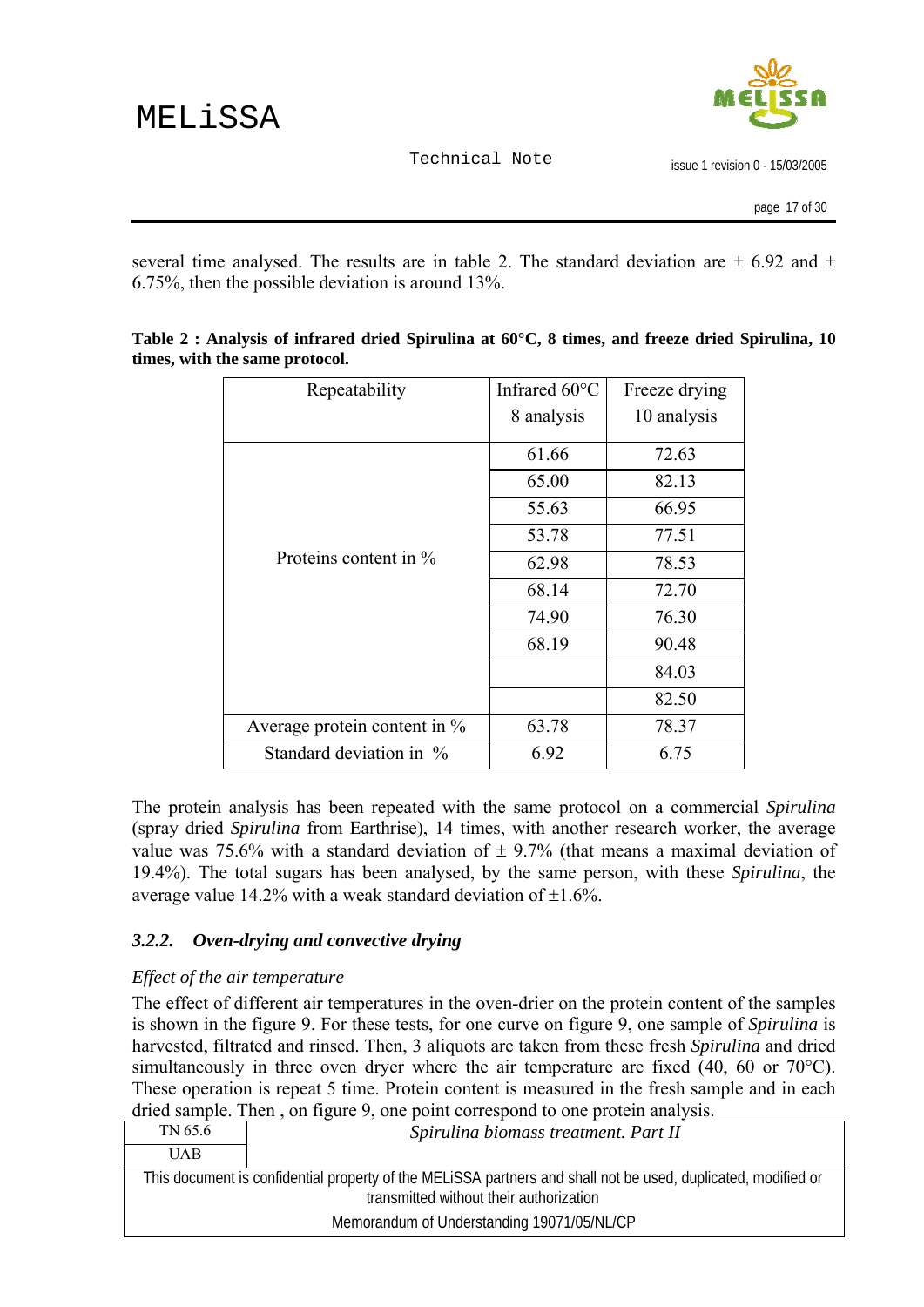

Technical Note

issue 1 revision 0 - 15/03/2005



**Figure 9. Influence of air temperatures on the protein content for 5 samples dried in the ovendryer.** 

As can be seen in figure 9, the protein content values are scattered according to the experiments of drying, which correspond to different samples of *Spirulina*, taken at different days from the culture and thus with a variable initial proteins contents. Most of protein analysis show the tendency of a decreasing of the proteins contents in function of the temperature up to 60°C. Between 60°C and 70°C, three analysis show a decreasing of proteins and three show a constant or increasing of proteins contents. But the maximal deviation of 12% (experiments n°2 and 3) is in the minimal precision obtained in the standard deviation measurement (13%) § 3.2.1. Dispersion observed can come from two reasons : one come from the variation of the fresh *Spirulina* composition (exp 1 to 5), the second comes from the precision measurement of proteins. For this reason the results will be expressed as the ratio of C prot.-concentration after treat./ C prot concentration of the fresh *Spirulina*, on figure 10.

| TN 65.6    | Spirulina biomass treatment. Part II                                                                                                                     |
|------------|----------------------------------------------------------------------------------------------------------------------------------------------------------|
| <b>UAB</b> |                                                                                                                                                          |
|            | This document is confidential property of the MELISSA partners and shall not be used, duplicated, modified or<br>transmitted without their authorization |
|            | Memorandum of Understanding 19071/05/NL/CP                                                                                                               |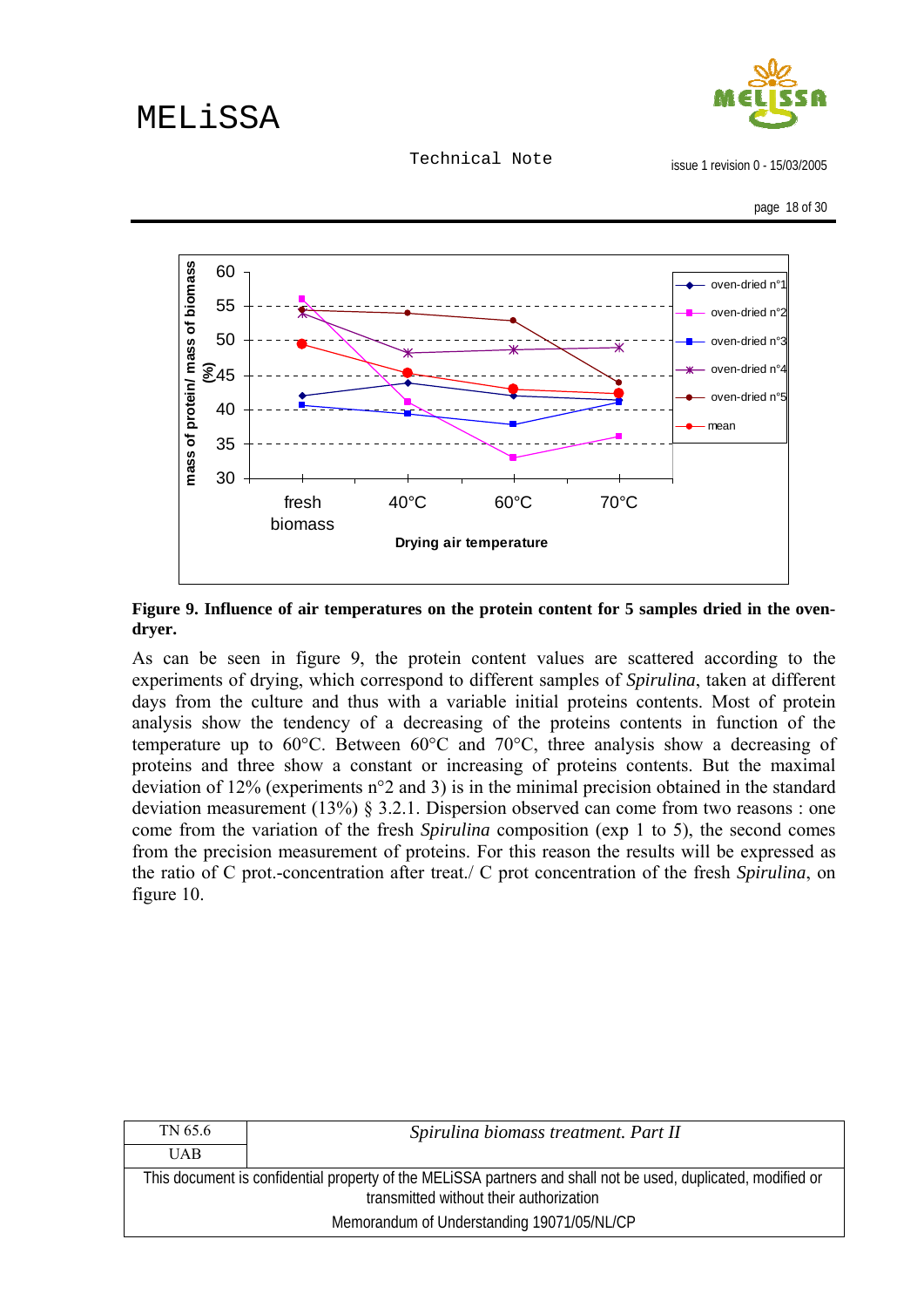

Technical Note

issue 1 revision 0 - 15/03/2005

page 19 of 30



**Figure 10. Ratio "protein content after drying/ protein content initial" for 5 samples in function of the drying air temperature in the oven -dryer.** 

On figure 10, the proteins loss is slightly proportional to the temperature between 40°C and 70°C respectively from 10 to 20%. The evolution in function of the temperature is the same as in figure 9 but allows a better comparison.



**Figure 11. Photomicrographs of filaments of fresh and oven-dried Spirulina at different air drying temperatures (enlargement 50X).** 

| TN 65.6    | Spirulina biomass treatment. Part II                                                                                                                     |
|------------|----------------------------------------------------------------------------------------------------------------------------------------------------------|
| <b>UAB</b> |                                                                                                                                                          |
|            | This document is confidential property of the MELISSA partners and shall not be used, duplicated, modified or<br>transmitted without their authorization |
|            | Memorandum of Understanding 19071/05/NL/CP                                                                                                               |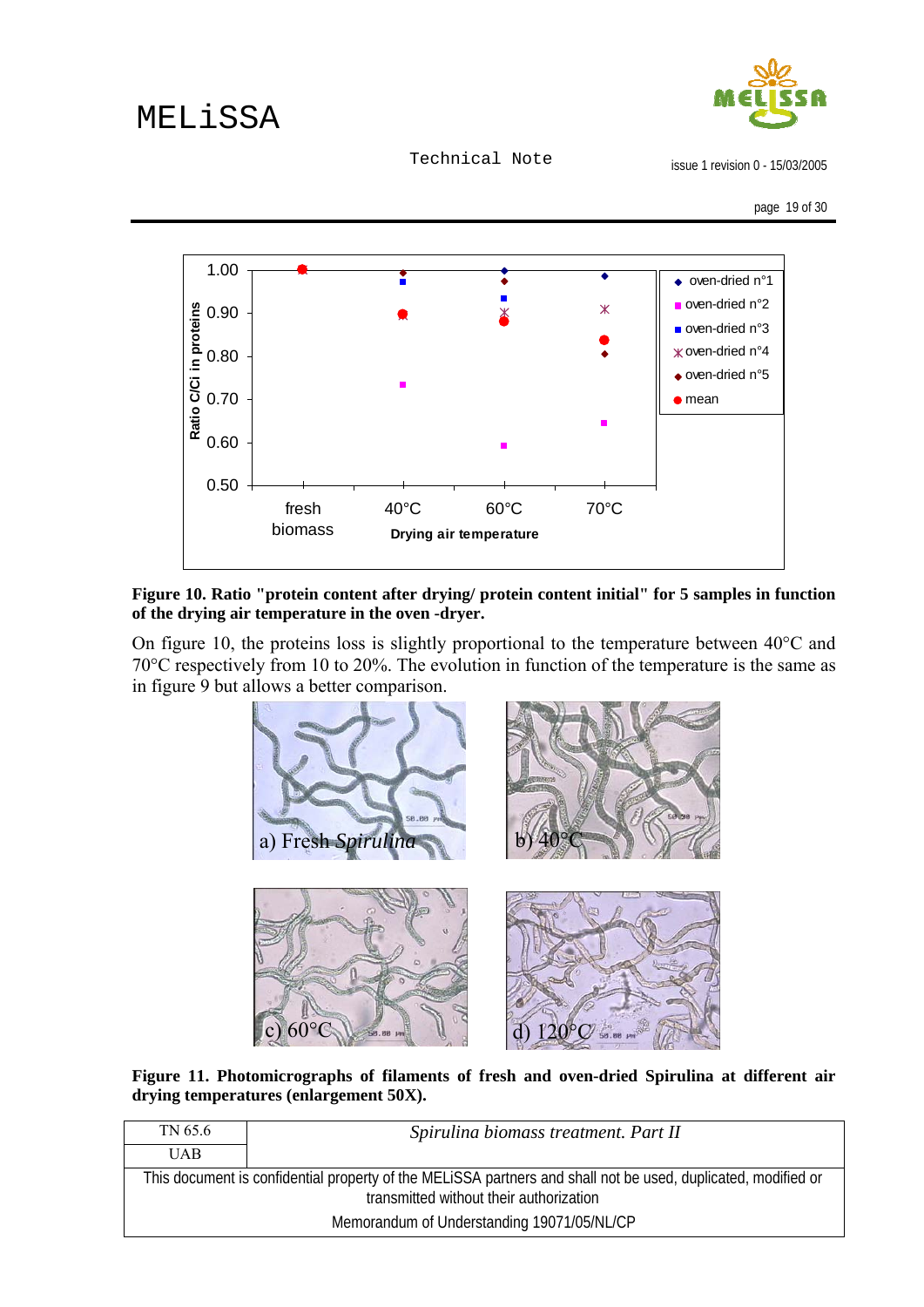Technical Note



issue 1 revision 0 - 15/03/2005

page 20 of 30

Figure 11 shows the filament obtained after oven drying at different temperatures, after rehydration with water. At 40°C no damage is observed. Damage on the filament increased for higher temperatures from 60°C to 120°C. The damage appears especially on the edge of the filament. These can be probably due to the composition cell walls of *Spirulina*, with lipopolysaccharide and peptidoglycan layers *(Drews and Weckesser, 1982)* sensible to heat. The border of the filament becomes smooth. The brightness of the filament decreased as a function of the air drying temperature.

*Influence of crushing the Spirulina*

On the fig 13, the same experiments are carried out as on figure 10 at the temperature of 40, 50 and 60°C. The samples were crushed during 5 min. with a mortar and a pestle before the protein measurement. Although crushing brings energy to the product, the measurement of the temperature under the aluminium capsule shows, on figure 12 that the increasing of the temperature during the crushing is low.



**Figure 12 : Temperature evolution during the crushing of** *Spirulina***, in a mortar.** 

| TN 65.6    | Spirulina biomass treatment. Part II                                                                                                                     |
|------------|----------------------------------------------------------------------------------------------------------------------------------------------------------|
| <b>UAB</b> |                                                                                                                                                          |
|            | This document is confidential property of the MELISSA partners and shall not be used, duplicated, modified or<br>transmitted without their authorization |
|            | Memorandum of Understanding 19071/05/NL/CP                                                                                                               |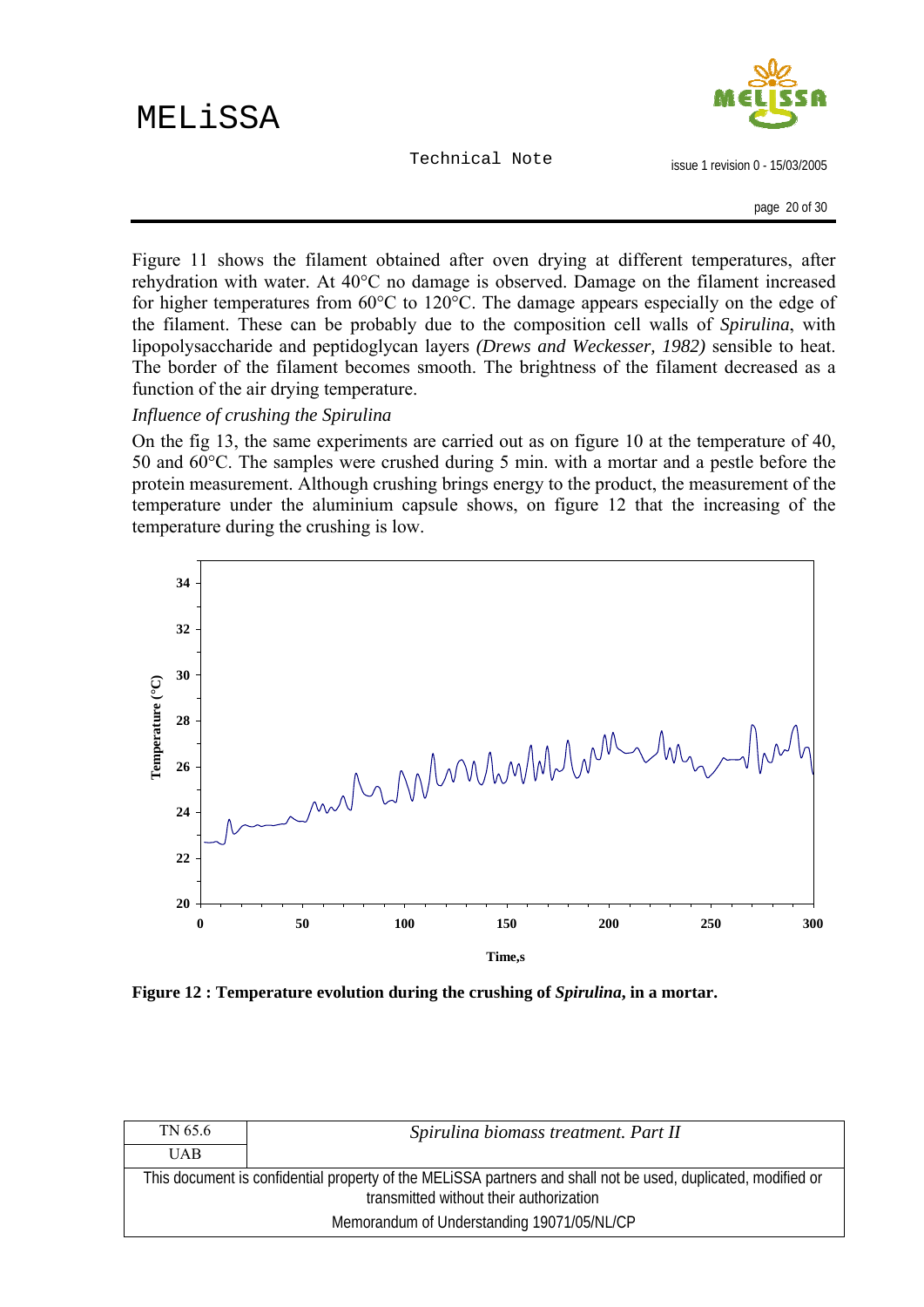

Technical Note



**Figure 13 : Protein losses after oven drying. The samples were crushed before proteins analysis.** 

The analysis show that the protein content is more reproductive, but the protein content is lower than the first method: the deviation of the remaining protein (in ratio to the fresh content) vary from 60% to 100% without crushing and from 60 to 70% after long crushing. Two interpretations can explain this difference: if the results without crushing are more real, the protein can be damaged by a long crush, if the results with the crushing are right, that means that the method without crushing occurs more interference for the absorbency reading, or the real protein content is really low and the crush allows a better homogenisation of the samples.

In spite of this difference, between 40 and  $60^{\circ}$ C, both results show that the higher the temperature, higher the protein content.

Nevertheless, these results were carried out after all the other analysis. That mean that the next results on figure 14 to 21 are obtained without crushing the dry *Spirulina*. For these measure, *Spirulina* cells are crushed only with ultra-sound treatment as presented in the experimental protocol for the protein analysis on 2.3.4. Further analysis will be carried out to confirm or not the observed tendency of the influence of the drying processes on *Spirulina* biochemical properties, with crushing the dry *Spirulina* in the protocol of proteins and sugars analysis.

| TN 65.6                                                                                                                                                  | Spirulina biomass treatment. Part II |
|----------------------------------------------------------------------------------------------------------------------------------------------------------|--------------------------------------|
| <b>UAB</b>                                                                                                                                               |                                      |
| This document is confidential property of the MELISSA partners and shall not be used, duplicated, modified or<br>transmitted without their authorization |                                      |
| Memorandum of Understanding 19071/05/NL/CP                                                                                                               |                                      |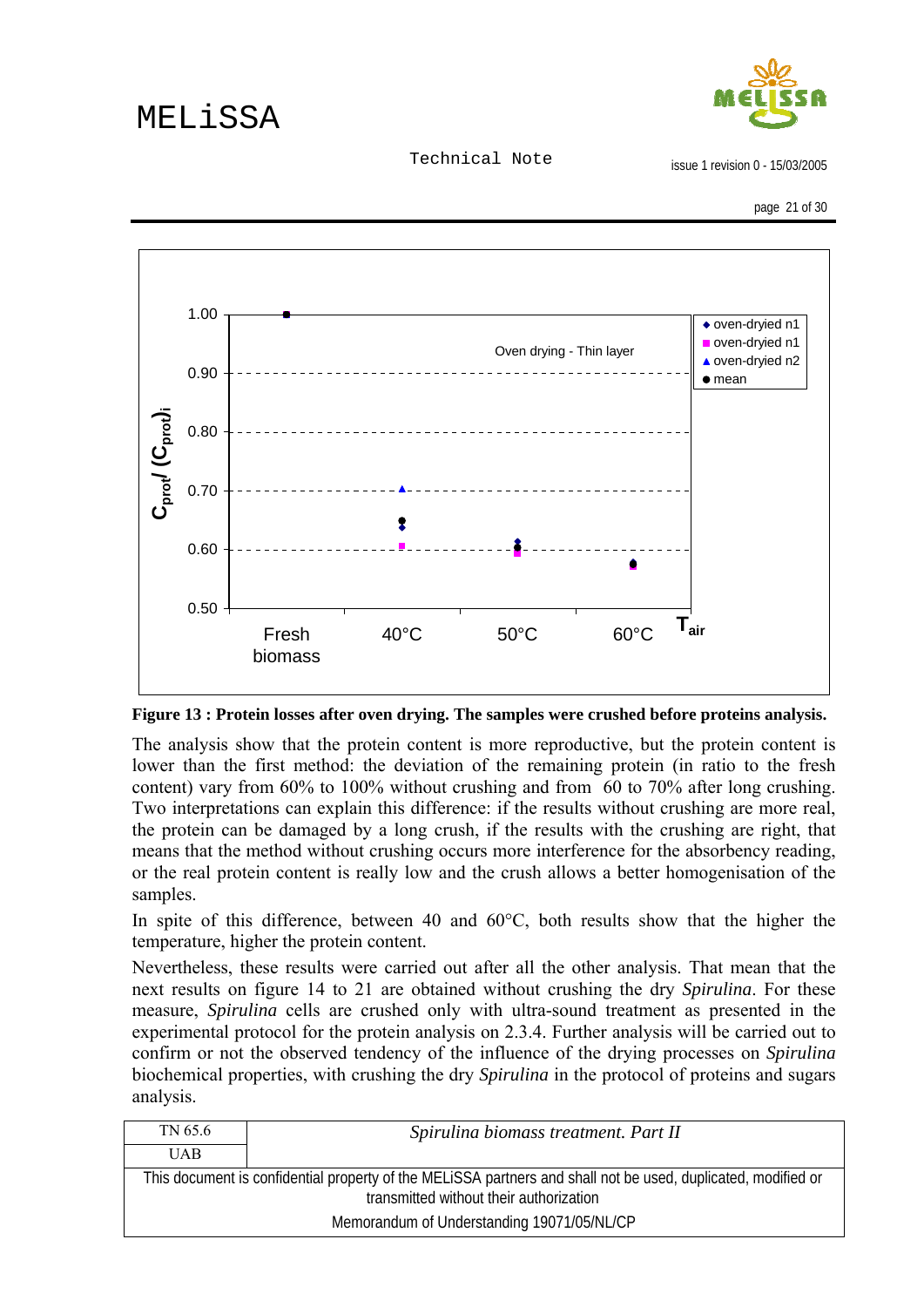Technical Note



issue 1 revision 0 - 15/03/2005

### *Influence of the form of spreading out the Spirulina*

Figure 14 shows a very high dispersion, up to 50%, of the results of the analyses for the same sample, if all the results are taken into account. Dispersion depends much on the type of drying, as the results by freeze-drying and by atomisation (following figures) show a better reproducibility for the same sample. This is probably due to homogeneity of the sample to dry. A high temperature involves phenomena of crusting. A possible localisation of exopolysaccharides on the dry sample can be observed by drying in thin layer, with the appearance of irregularly scattered yellow spots, which seems absent for the other processes. It would be interesting to try to obtain the profile of a protein concentration in the thickness of the product final (thin layer or cylinders).

On the same figure, the protein loss is closed for the samples dried with the drying oven and the convective drier. It appears to exist a small influence of the form of spreading out, but it is not clearly marked. With 40°C, at convective and infra red drying (see figure 14 and 15) the loss is slightly larger for cylinders samples than for the thin layer ones. But these results have to be checked by other experiments.



**Figure 14. Influence of convective and oven drying on the loss in protein content from the samples dried in form of layers or/and cylinders.** 

| TN 65.6                                                                                                                                                  | Spirulina biomass treatment. Part II |
|----------------------------------------------------------------------------------------------------------------------------------------------------------|--------------------------------------|
| <b>UAB</b>                                                                                                                                               |                                      |
| This document is confidential property of the MELISSA partners and shall not be used, duplicated, modified or<br>transmitted without their authorization |                                      |
| Memorandum of Understanding 19071/05/NL/CP                                                                                                               |                                      |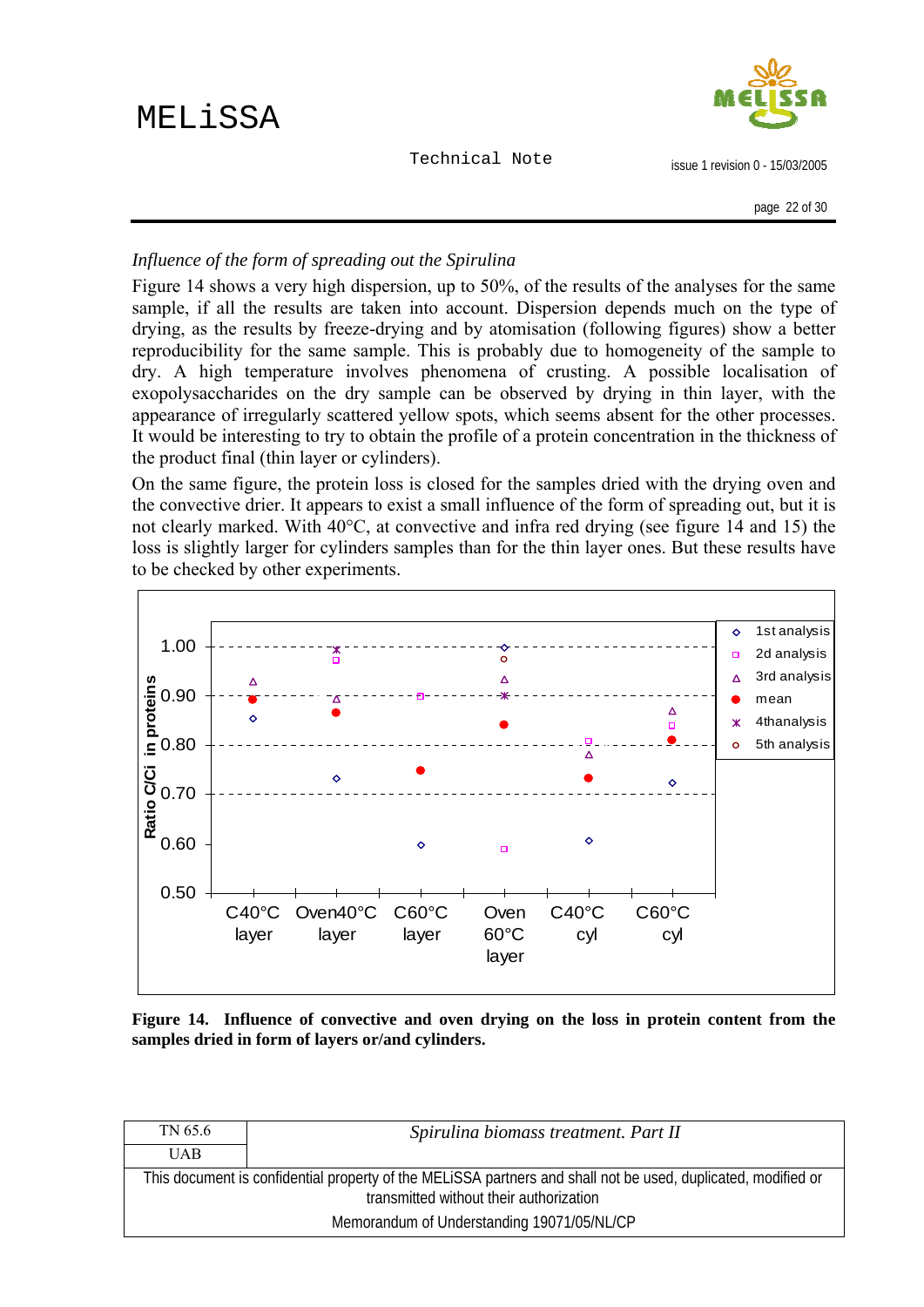

Technical Note

issue 1 revision 0 - 15/03/2005

<span id="page-22-0"></span>

**Figure 15. Influence of the drying temperature of the infrared drying on the form of the samples on the loss in proteins.** 

### *3.2.3. Infrared drying*

The results on figure 15 show a loss of 10 to 15% for the *Spirulina* spread out in thin layer and of 25% for measurement in cylinders.

The type of spreading out have a important influence. The reactions on the surface, primarily due to the presence of sugars, intervene in this small loss. When dried by means of the infrared treatment and in thin layer, the *Spirulina* has on the surface an aspect very shining and "polymerized".

It will be interesting to study the chemical reactions in the *Spirulina* during drying as a function of the time and the temperature to understand the variation of the biochemical (and organoleptical) qualities of the dried *Spirulina*.

### *3.2.4. Spray drying*

Figure 16 shows the results obtained when the spray dry method at 130° and 150°C and respectively 70 and 95°C outlet air temperature is used.

For this type of drying method, only few measurements were carried out. The protein losses are about 15% for the samples dried with 150°C, therefore less than by drying on a support by convection or infra-red. The influence of the temperature has to be studied. The experiments showed that the product has neither the same aspect nor the same colour at 130 and at 150°C.

| TN 65.6                                                                                                                                                  | Spirulina biomass treatment. Part II       |
|----------------------------------------------------------------------------------------------------------------------------------------------------------|--------------------------------------------|
| UAB.                                                                                                                                                     |                                            |
| This document is confidential property of the MELISSA partners and shall not be used, duplicated, modified or<br>transmitted without their authorization |                                            |
|                                                                                                                                                          | Memorandum of Understanding 19071/05/NL/CP |
|                                                                                                                                                          |                                            |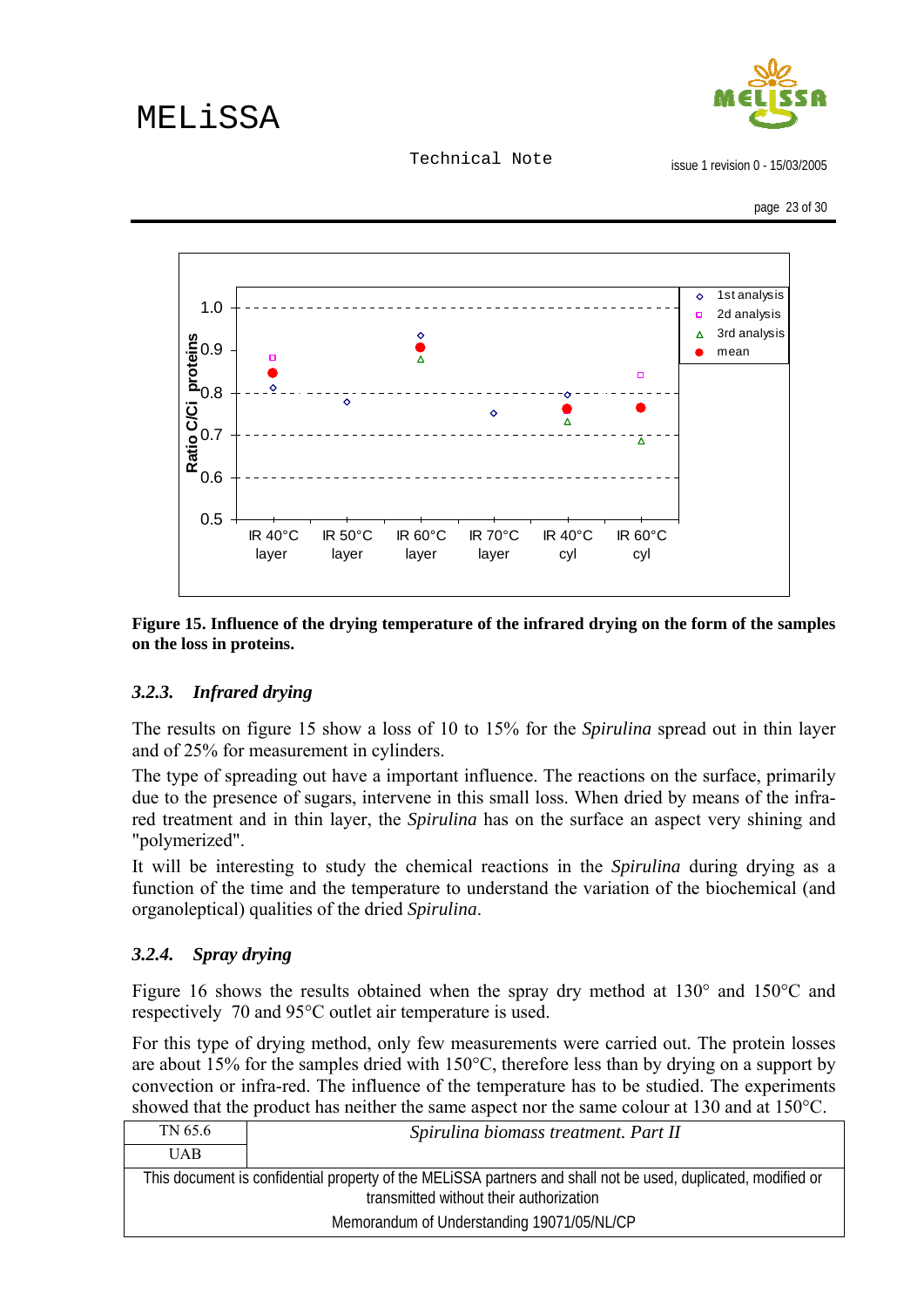Technical Note

issue 1 revision 0 - 15/03/2005

page 24 of 30

<span id="page-23-0"></span>

**Figure 17. Influence of 130 and 150°C spray drying on the ratio C/Ci in proteins.** 

#### *3.2.5. Freeze drying*

All the freeze drying experiments were done at the same operational conditions (see table 1). Figure 17 shows that drying by means of the freeze-drying method causes the weakest protein loss lower than to 10%.



 **Figure 17. Influence of freeze drying on the ratio C/Ci in proteins.** 

| TN 65.6                                                                                                                                                  | Spirulina biomass treatment. Part II |
|----------------------------------------------------------------------------------------------------------------------------------------------------------|--------------------------------------|
| <b>UAB</b>                                                                                                                                               |                                      |
| This document is confidential property of the MELISSA partners and shall not be used, duplicated, modified or<br>transmitted without their authorization |                                      |
| Memorandum of Understanding 19071/05/NL/CP                                                                                                               |                                      |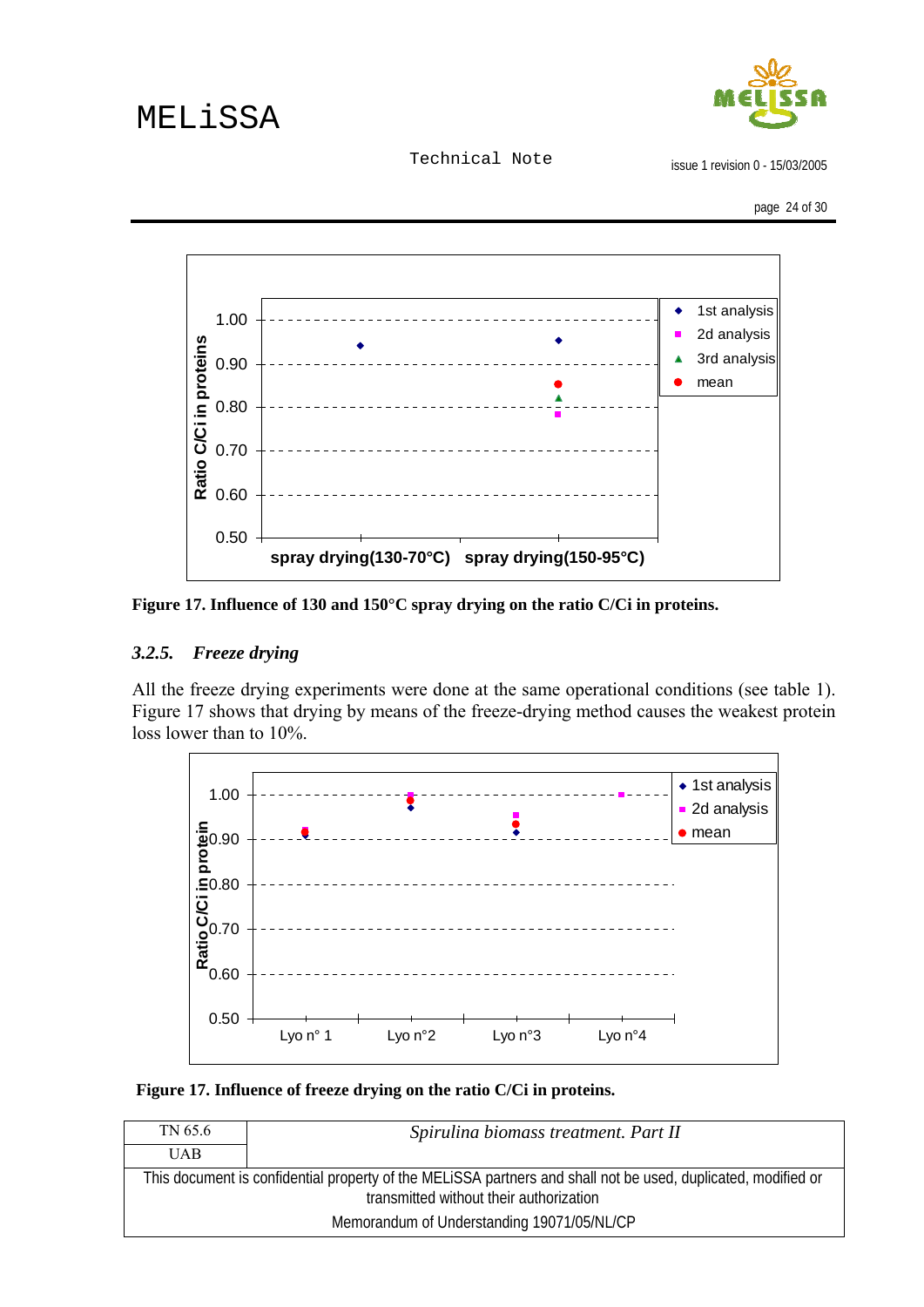

issue 1 revision 0 - 15/03/2005

<span id="page-24-0"></span>It is interesting to remark that the dispersion of the results of analysis is very weak. The powder product is very homogenous.

#### *3.2.6. The protein loss average is function of the process:*

Figure 18 show the proteins loss in function of the drying processes. On this figure, the results obtained with oven drying and those obtained after convective drying are regrouped, due to the low value of the air velocity during convective drying that bring similar drying conditions for the both processes.



**Figure 19. Influence of different drying processes on the ratio C/Ci in proteins: Oven-drying, convective-drying (C), infrared drying short (IR), spray drying and freeze drying (Lyo).** 

The dispersion seems to depend much more on the type of drying. Drying by freeze-drying and by atomization bring a better reproducibility of the results, which is probably due to homogeneity of the dry sample and its form of powder. By convective and infra-red drying, variation in temperature involves phenomena of hardening on surface samples which seems absent for the other processes (spray and freeze drying). Drying thin layer by infra-red, the *Spirulina* surface has an very shining and "polymerized" aspect. Observation show that the exopolysaccharides can be together in some several yellowish small points. Then after drying, the composition in the surface and in the core of the cylinders or along the thin layer can be different. It would be interesting to obtain the protein concentration profile in the thickness of the final product.

Freeze-drying causes the weakest lower protein loss, maximum 10%. The dispersion of the results of analysis is very weak in comparison to the others processes. This can to be due to a

| TN 65.6                                                                                                                                                  | Spirulina biomass treatment. Part II |
|----------------------------------------------------------------------------------------------------------------------------------------------------------|--------------------------------------|
| <b>UAB</b>                                                                                                                                               |                                      |
| This document is confidential property of the MELISSA partners and shall not be used, duplicated, modified or<br>transmitted without their authorization |                                      |
| Memorandum of Understanding 19071/05/NL/CP                                                                                                               |                                      |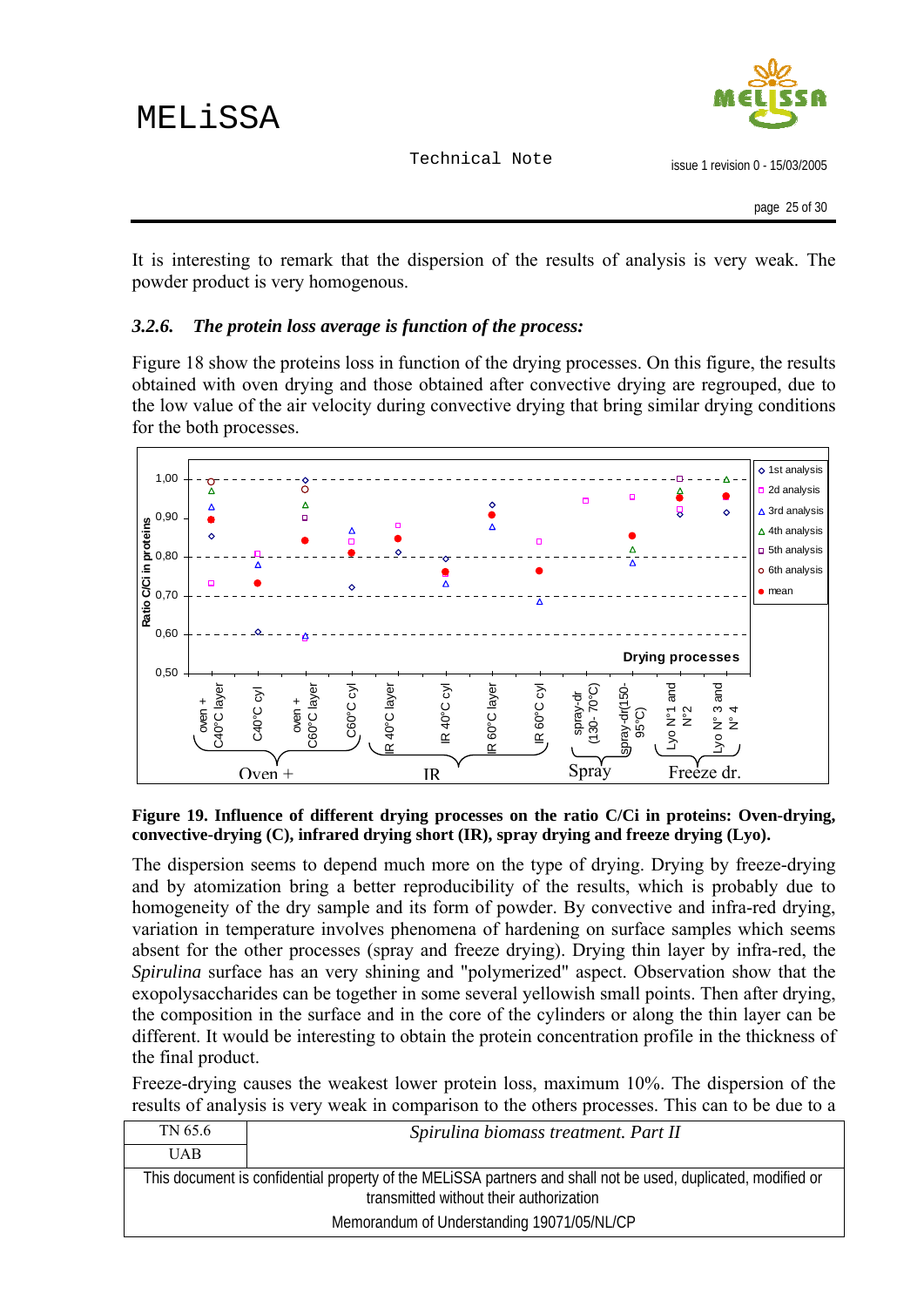Technical Note



issue 1 revision 0 - 15/03/2005

better homogeneity of the product or a better dissolution (characteristic to the freeze-dried products).

By atomization or spray drying (high temperature, short time) where two experiments were carried out, the loss is weak : 10-15%. The experiments showed that the end product does not have the same aspect and color by 130 and 150°C. It will be necessary to carry out other measurements to study the air temperature effect.

Drying at 40°C by hot air (convection or drying oven) corresponds to "soft" conditions and low protein losses of about 10-15%.

Infrared drying on thin layer brings weak loss, 10 to 15% but 25% loss for experiments with cylinders form. It seems that the reactions on the surface, primarily due to the presence of sugars, intervene in this weak loss.

Although the spreading out in cylinders or thin layer involves a great dispersion, the hardening on the surface can be required for special organoleptic qualities and the possibility of retaining the pigments.



**Figure 19. Influence of different drying processes on the ratio C/Ci in proteins: Oven-drying, convective-drying (C), infrared drying short (IR), spray drying and freeze drying (Lyo). The processes are classified from the higher loss in protein to the lower. The oblique line correspond to the spreading out in cylinders, the full grey for thin layer, the horizontal line for spray drying and the points for freeze drying.** 

Figure 19 show the average protein content after drying with the processes that are arranged from the higher loss to the smaller loss of protein (obtain for freeze drying).

| TN 65.6                                                                                                                                                  | Spirulina biomass treatment. Part II |
|----------------------------------------------------------------------------------------------------------------------------------------------------------|--------------------------------------|
| <b>UAB</b>                                                                                                                                               |                                      |
| This document is confidential property of the MELISSA partners and shall not be used, duplicated, modified or<br>transmitted without their authorization |                                      |
| Memorandum of Understanding 19071/05/NL/CP                                                                                                               |                                      |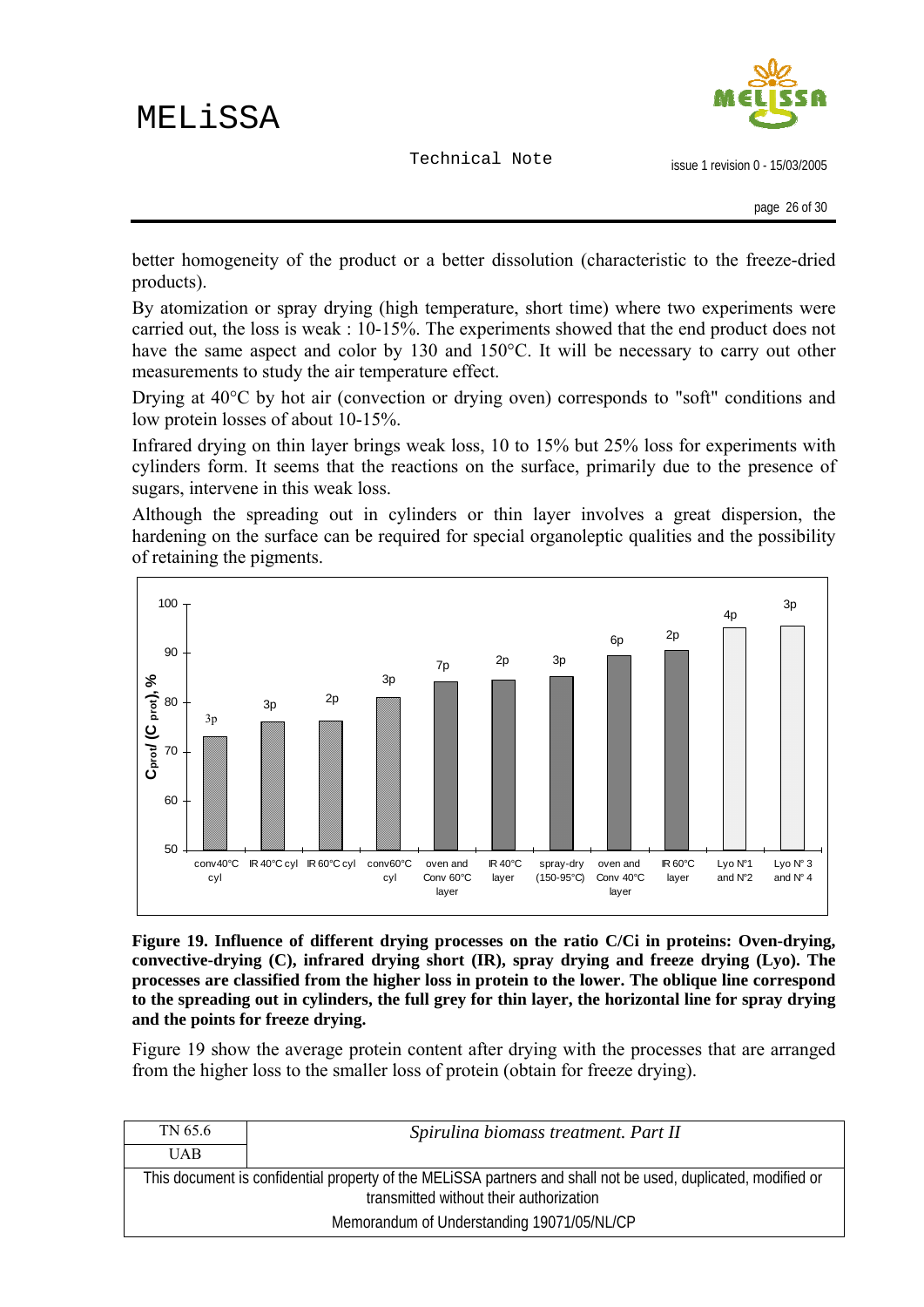Technical Note



issue 1 revision 0 - 15/03/2005

<span id="page-26-0"></span>It appears clearly that the drying in cylinders cause more proteins losses than the form in thin layers : 20-25%; thin layer 15%.

Although there is no hierarchy of the different drying processes with the criteria of the organoleptic quality , there is lot of text (on the internet sites from small production) which presents the cylinders form as the best form with the best taste to incorporate the *Spirulina* in the food. An advantage of these form is to avoid a great dispersion of the color in the food, due probably to the crust around the cylinders, a hypothesis is proposed that these barrier allows to limit the releasing of the pigments in the food. Further studies could verified this phenomena and measured the composition of the crust.

Then, although no scientific paper has been found to measure these organoleptic qualities, the classification of the processes according to the protein loss criteria is exactly in the opposition of the classification of the process according to the widespread qualities of taste.

Other criteria have to be taken account to choose the best adapted process.

### **3.3.Influence of drying temperature on the total sugars content.**

The reproducibility is better for the analysis of one sample than the results obtained with proteins. Figure 20 shows the total sugars loss in function of the drying air temperature, for different samples, taken of at different time of the culture.



**Figure 20. Ratio "content total sugars after drying/ content initial total sugars" from the samples dried to different temperatures of the air during the oven-drying.** 

| TN 65.6                                                                                                                                                  | Spirulina biomass treatment. Part II |
|----------------------------------------------------------------------------------------------------------------------------------------------------------|--------------------------------------|
| <b>UAB</b>                                                                                                                                               |                                      |
| This document is confidential property of the MELISSA partners and shall not be used, duplicated, modified or<br>transmitted without their authorization |                                      |
| Memorandum of Understanding 19071/05/NL/CP                                                                                                               |                                      |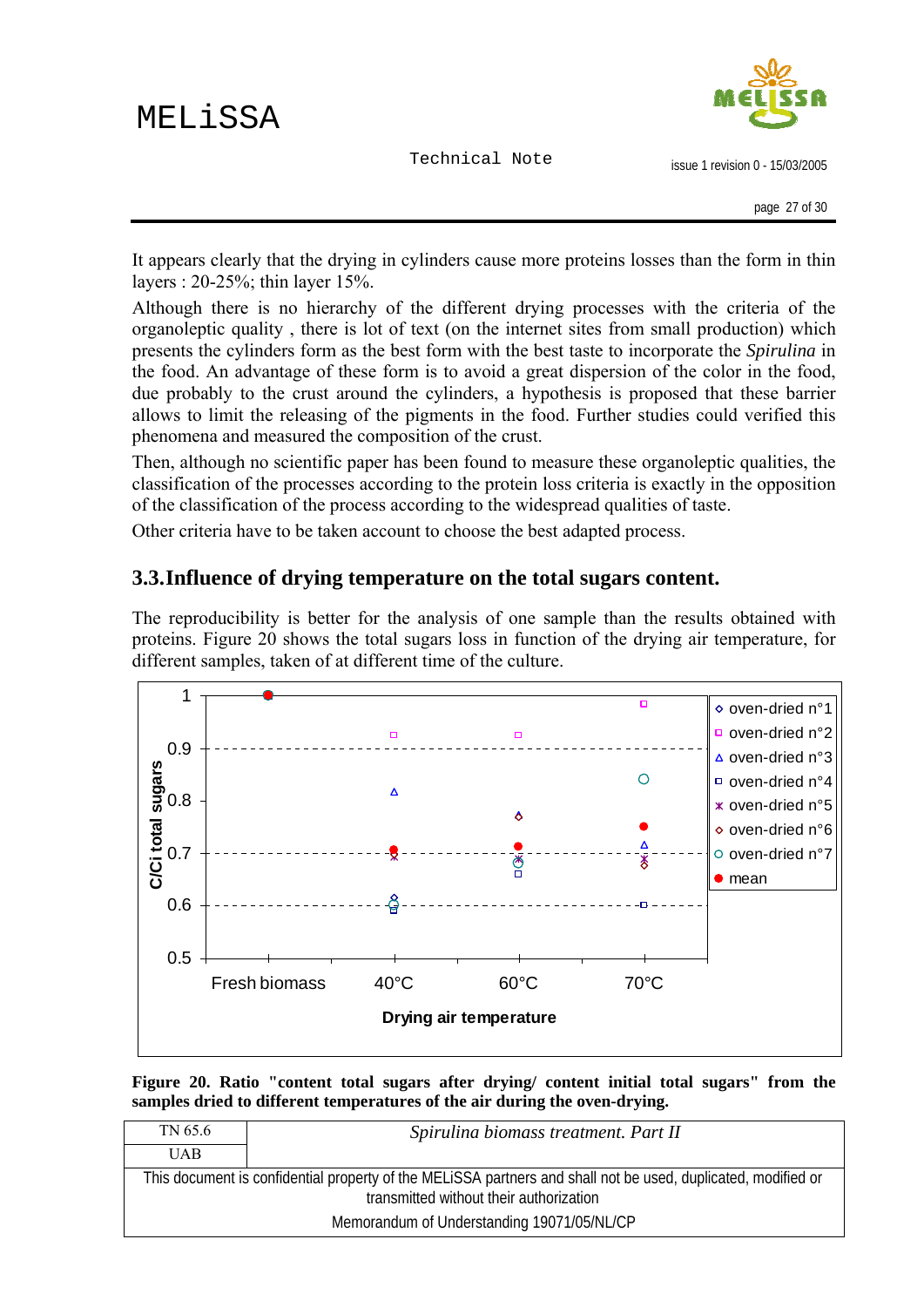issue 1 revision 0 - 15/03/2005

<span id="page-27-0"></span>The results show that the deviation is important and only a tendency can be observed. Except the exp. n°2, most of the analysis show a loss of total sugars from  $40^{\circ}$ C greater than 30%. Then, the average total sugar loss has a more significant value according to the temperature than that of proteins (average of 10%). A assumption is that the initial sugars concentration can be different from one sample to another. And if the transformation reaction is different at 40°C and at 70°C, the interaction can be different with the chemical reagent. But these assumption has to be verified with several samples taken off at the same time from the culture, homogenised and then dried. The experiment doesn't give a conclusion about the influence of the temperature between 40 and 70°C. According to these results, the limit air temperature to obtained no damage on sugars is perhaps under 40°C by oven drying.

### **3.4.Influence of drying processes on the total sugars content**



Figure 21 shows the sugars loss after different drying processes.

**Figure 21. Influence of different drying processes on the ration C/Ci in total sugars: Ovendrying, convective-drying (C), infrared drying short (IR), spray drying and freeze drying (Lyo).** 

The results allow to conclude that the processes can be arranged from the lowest to the highest loss:

The freeze-dried *Spirulina* affects the lowest total sugars diminution, below 10%.

By infrared drying, the 10-15% loss is weak specially for the *Spirulina* spread out in thin layer. This diminution is higher for cylinders form. It seems that the reactions on the surface, primarily due to the presence of sugars, intervene.

| TN 65.6                                                                                                                                                  | Spirulina biomass treatment. Part II |
|----------------------------------------------------------------------------------------------------------------------------------------------------------|--------------------------------------|
| <b>UAB</b>                                                                                                                                               |                                      |
| This document is confidential property of the MELISSA partners and shall not be used, duplicated, modified or<br>transmitted without their authorization |                                      |
| Memorandum of Understanding 19071/05/NL/CP                                                                                                               |                                      |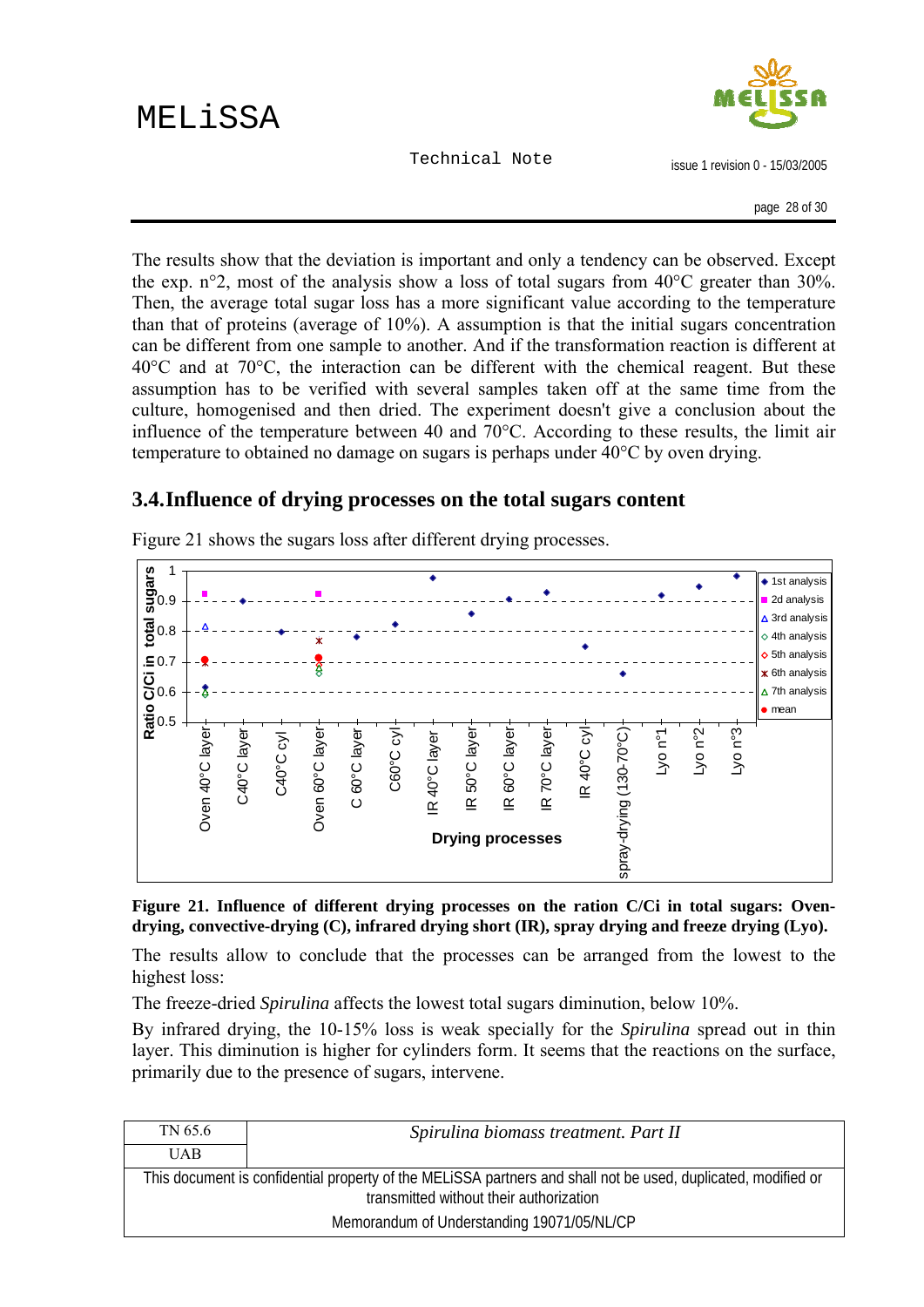

issue 1 revision 0 - 15/03/2005

<span id="page-28-0"></span>Only one results by spray drying is analysis and brings high diminution. But other experiments by atomization will be carried out to confirm this value.

Drying by convection gives a loss of 20 % and oven-drying (not or little circulation of the air) brings to important losses (30%) under any temperature. It seems that the hardening of the product surface, a crust and the form of spreading out has an influence on the variation of the total sugar content. Analysis of the surface product and in the core have to be envisage to verify this heterogeneity.

### **4. Conclusions**

The diminution of protein and total sugar content is analyzed after convective drying, ovendrying, infrared drying, spray drying (or atomization) and freeze-drying. The best process for the recovery of proteins and total sugars is freeze-drying which allows for a loss of less than 10% of each analysis. For convective, infrared and oven drying, the decrease is different for the sugars and the proteins. The dispersion of the loss value is in function of the method of the spread-out *Spirulina*. The spreading out in piece like cylinders or layer, allows to show a visible crust on the round for piece of one or two mm thickness. That means that the composition of such dried piece is different between the core and the crust. It is not possible to conclude if small pieces from spray drying presents or not gradient of composition in the thickness.

The results showed that the highest loss of proteins and total sugars is obtained by convective and infrared drying. In a oven drying, according to the air temperature, the total sugar loss (around 30%) is more significant than that of proteins (around 10-20%). Using hot air drying between 40 and 70°C the loss in protein content is proportional to the drying temperature, but the total sugar diminution (loss of 30%) remains constant. The spreading out in cylinders occurs more degradation of analyzable proteins than in thin layer (figure 19). That mean that the type of the drying process is not so important as the arrangement of the *Spirulina* for the protein damage. The arrangement defines the exchange specific area between the air and the product. The analysis of the protein after crushing shows a better repeatability, it shows that the composition is not homogenous in the sample in cylinder or layer form when the initial thickness is greater than 2mm.

Simultaneously, the other parameter for the proteins change and loss after drying is the drying air temperature (fig 10 ) and the couple "air temperature - drying time". The used drying process such convective and radiative drying (IR or other radiation) could be tested with air temperature lower than 40°C (30-37°C is the growth temperature of the *Spirulina*).

Good biochemical properties are obtained using drying processes that provide an end product in powdered form with freeze drying. However, this form of end product doesn't have good organoleptic properties and occurs releasing of colour. Thus, for the choice of a drying process, it will be necessary to take into account the importance of all the intervening factors.

| TN 65.6                                                                                                                                                  | Spirulina biomass treatment. Part II       |
|----------------------------------------------------------------------------------------------------------------------------------------------------------|--------------------------------------------|
| UAB.                                                                                                                                                     |                                            |
| This document is confidential property of the MELISSA partners and shall not be used, duplicated, modified or<br>transmitted without their authorization |                                            |
|                                                                                                                                                          | Memorandum of Understanding 19071/05/NL/CP |